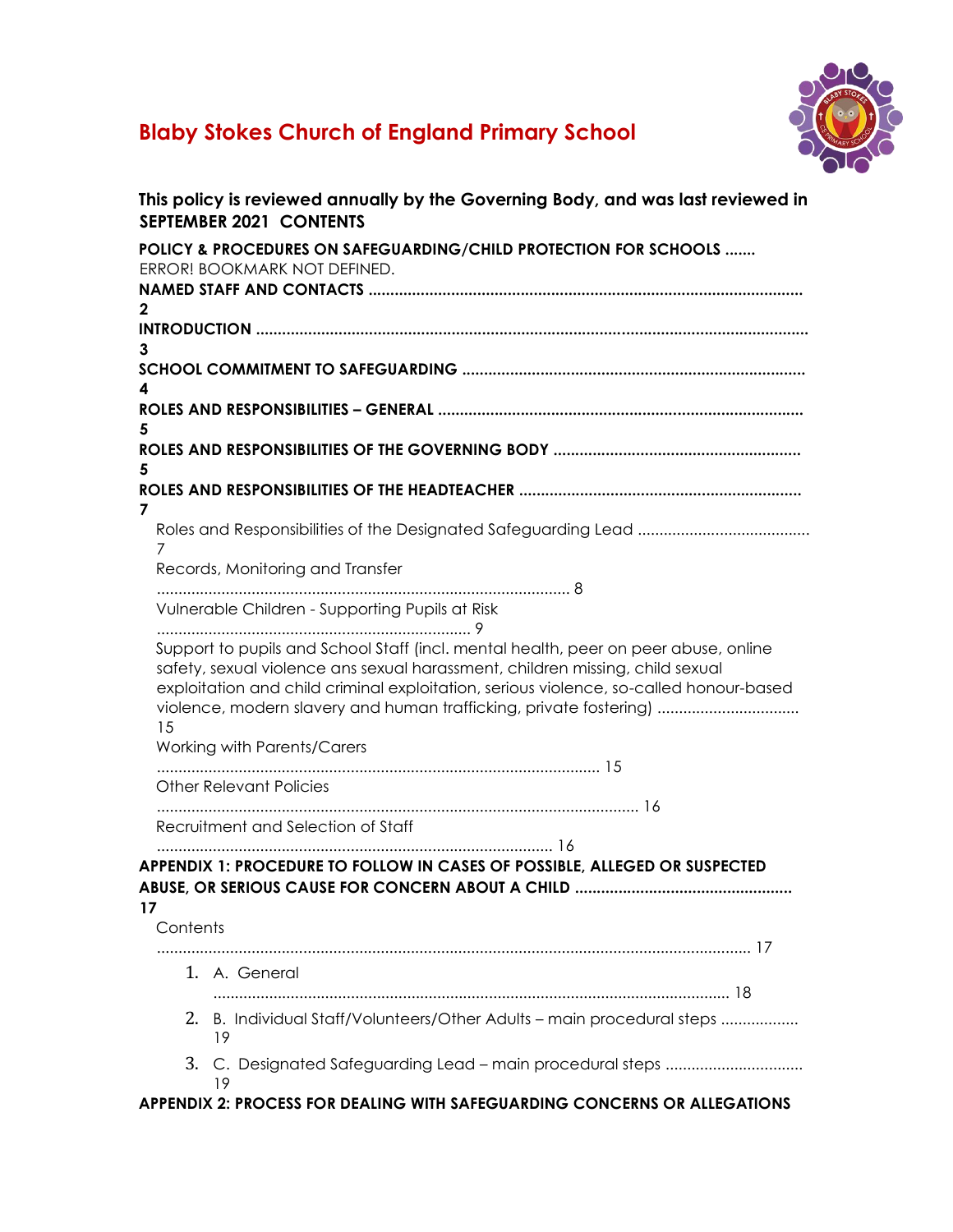| 20  | <b>AGAINST STAFF (INCLUDING HEADTEACHERS), SUPPLY TEACHERS, VOLUNTEERS AND</b>                         |
|-----|--------------------------------------------------------------------------------------------------------|
|     | 1. 1. Individual Staff/Volunteers/Other Adults who receive the allegation:<br>21                       |
|     | 21                                                                                                     |
|     | 3. 3. Designated Trustee panel (only relevant in the case of an allegation against<br>the Headteacher) |
|     |                                                                                                        |
|     |                                                                                                        |
|     |                                                                                                        |
|     |                                                                                                        |
| 26  |                                                                                                        |
|     | APPENDIX 5: SGF1 - SAFEGUARDING CHILDREN AND YOUNG ADULTS FORM (COPIES OF                              |
| 28  | THIS FORM ARE AVAILABLE ON THE SCHOOL STAFF TEAM AND IN THE STAFFROOM)                                 |
| 28  |                                                                                                        |
|     | APPENDIX 7: SAFEGUARDING PUPILS WHO ARE VULNERABLE TO EXTREMISM AND                                    |
| 310 |                                                                                                        |
| 31  |                                                                                                        |
| 32  |                                                                                                        |
| 33  |                                                                                                        |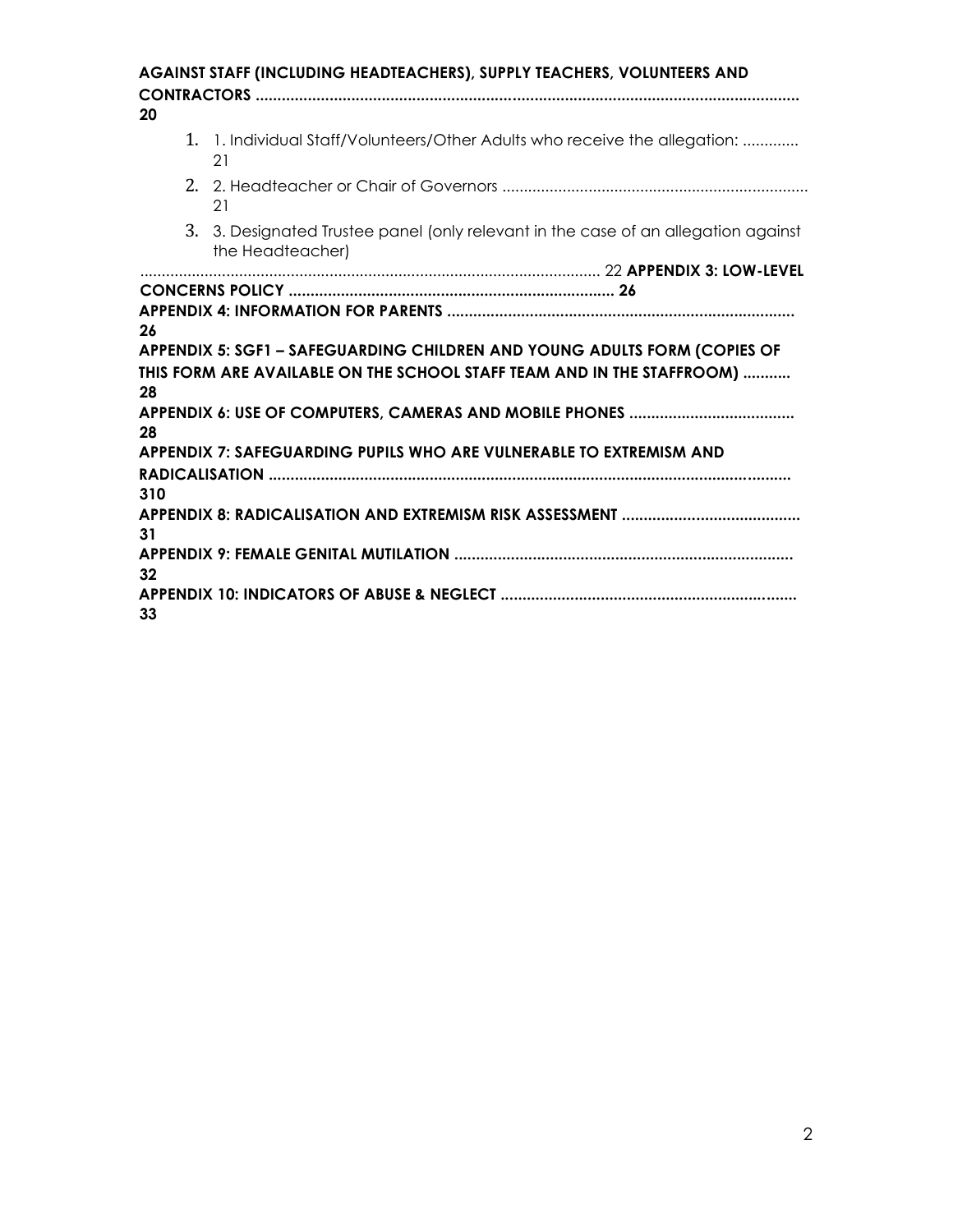# **Named staff and contacts**

- Designated Safeguarding Lead: Mrs Kerry Rodger, Headteacher
- Deputy Designated Safeguarding Leads: Rachel O'Hara (Deputy Head) Emily Ballard (Asst. Head) Hannah Winn, Laura Jessop (SENDco) Mrs Nadine Weedall (Associate Assistant Head) and Mrs Roshni Gounder (Office Manager)
- Designated Teacher for Children in Care and previously looked after children: Mrs Rachel O'Hara
- Nominated Safeguarding Governor: Mrs Jane Peberdy
- Safeguarding and Improvement Unit contacts:

#### **Service Manager - Safeguarding Improvement and Quality Assurance**

Hayley Binley 0116 3057566 / 07538562293

#### **LADO- Leicestershire/Allegations**

Lovona Brown: 0116 305 8161 /Kim Taylor: 0116 305 5641

Allegations line: 0116 305 4141 Email: CFS-LADO@leics.gov.uk

**Leicester city:** Jude Atkinson: 01164542419/ 0116 454 2440

#### **Leics Safeguarding Development Officers.**

Simon Genders 0116 305 7750

Ann Prideaux 0116 305 7317

| Leics. First Response Children's Duty (Tier 4<br>Same-day referrals)                                                        | Leicester city safeguarding contacts<br>24 hour duty desk: 0116 4541004 Email:                                                                                           |
|-----------------------------------------------------------------------------------------------------------------------------|--------------------------------------------------------------------------------------------------------------------------------------------------------------------------|
| Telephone<br>0116 3050005<br>Email:<br>childrensduty@leics.gov.uk                                                           | Das-team@leicester.gcsx.gov.uk<br>Duty and Advice service,                                                                                                               |
| Address: First Response Children's Duty<br>Room 100b                                                                        | Halford House,<br>91 Charles Street,                                                                                                                                     |
| County Hall<br>Championship Way                                                                                             | Leicester,<br>LE1HL                                                                                                                                                      |
| Glenfield<br>LE3 8RF                                                                                                        | 0116 4545899                                                                                                                                                             |
| All other referrals including Early Help (Children &<br><b>Family Wellbeing Services)</b><br>http://lrsb.org.uk/childreport | <b>LADO-allegations</b><br>Lado-allegations-referrals@leicester.gov.uk                                                                                                   |
| <b>Early Help queries and Consultation Line 0116</b><br>3058727                                                             |                                                                                                                                                                          |
| <b>LAC</b><br>Virtual Head for Leicestershire County Council: Tony<br><b>Barnard</b><br>Tony.Barnard@leics.gov.uk           | <b>LAC</b><br>Virtual Head for Leicester City: Viven Tetley<br>(Lead Advisor – Vulnerable Groups & Virtual<br>0116 454 1920 (opt 3)<br>Head)<br>vst-<br>lac@leics.gov.uk |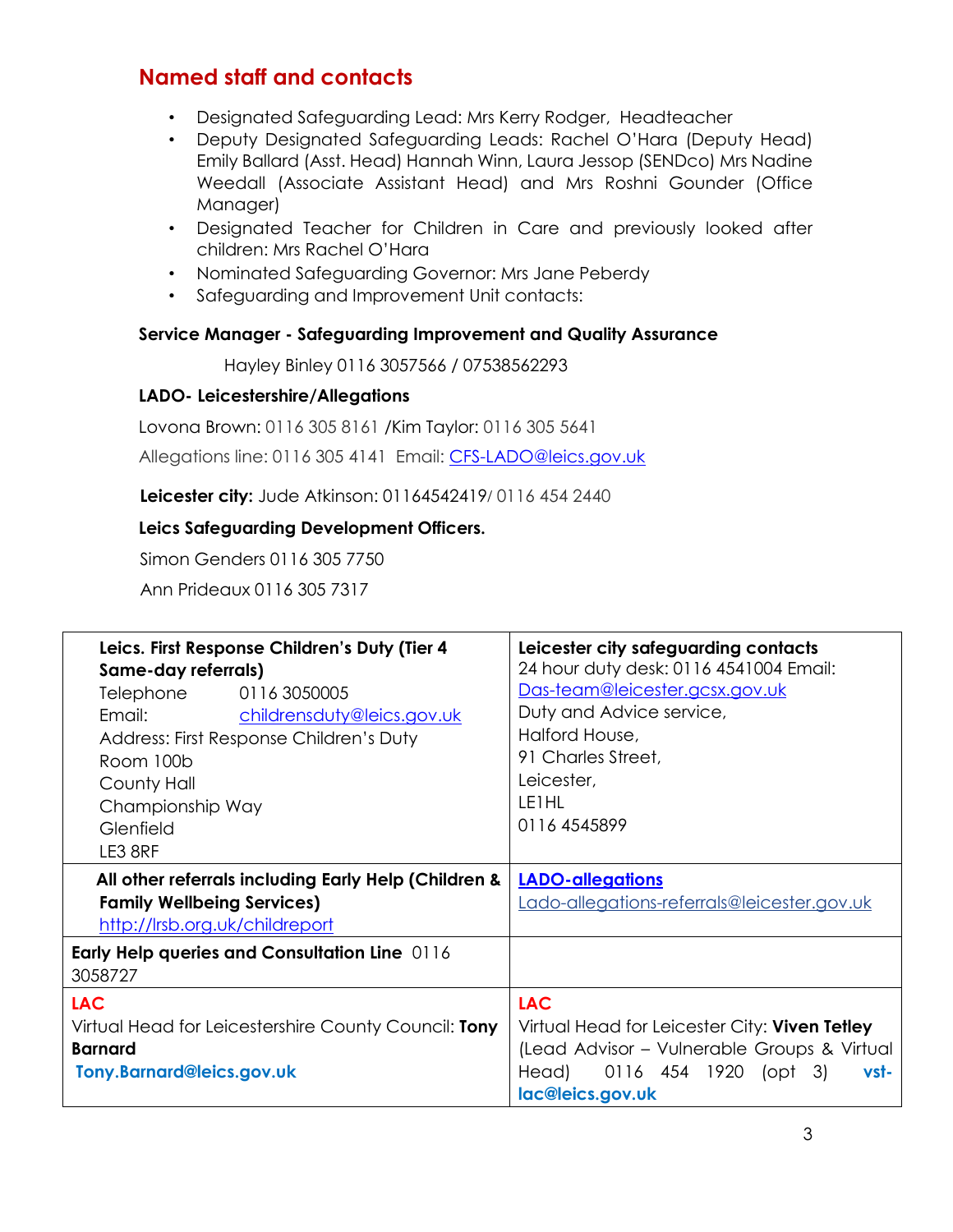## **Introduction**

Blaby Stokes Church of England Primary School fully recognises the contribution it can make to protect children and support pupils in school. The aim of the policy is to safeguard and promote our pupils' welfare, safety and health by fostering an honest, open, caring and supportive environment. We encourage children to talk about their worries and to report their concerns to us. The pupils' welfare is of paramount importance.

This policy is consistent with:

- the legal duty to safeguard and promote the welfare of children, as described in section 175 of the Education Act 2002 [or section 157 of the Education Act 2002 for independent schools and academies] and the Statutory guidance "*Keeping children safe in education – Statutory guidance for schools and colleges", September 2021* and *"Working Together to Safeguard Children", 2018.*
- the Leicestershire and Rutland Safeguarding Children Partnership MultiAgency Safeguarding Arrangements

There are four main elements to our Child Protection Policy:

- **Prevention** (e.g. positive school atmosphere, teaching and pastoral support to pupils, safer recruitment procedures);
- **Protection** (by following agreed procedures, ensuring staff are trained and supported to respond appropriately and sensitively to Child Protection concerns);
- **Support** (to pupils and school staff and to children who may have been harmed or abused);
- **Working with parents** (to ensure appropriate communications and actions are undertaken).

This policy applies to all staff, governors, students, volunteers and visitors to the school. We recognise that Child Protection is the responsibility of all staff within our school. We will ensure that all parents and other working partners are aware of our Child Protection policy by mentioning it in our school prospectus, displaying appropriate information in our reception and on the school website and by raising awareness at initial meetings with parents of new pupils as well as at regular parent-teacher meetings.

#### **Extended School Activities**

Where the Governing Body provides services or activities directly under the supervision or management of school staff, the school's arrangements for Child Protection will apply. Where services or activities are provided separately by another body, the Governing Body will seek assurance in writing that the body concerned has appropriate policies and procedures in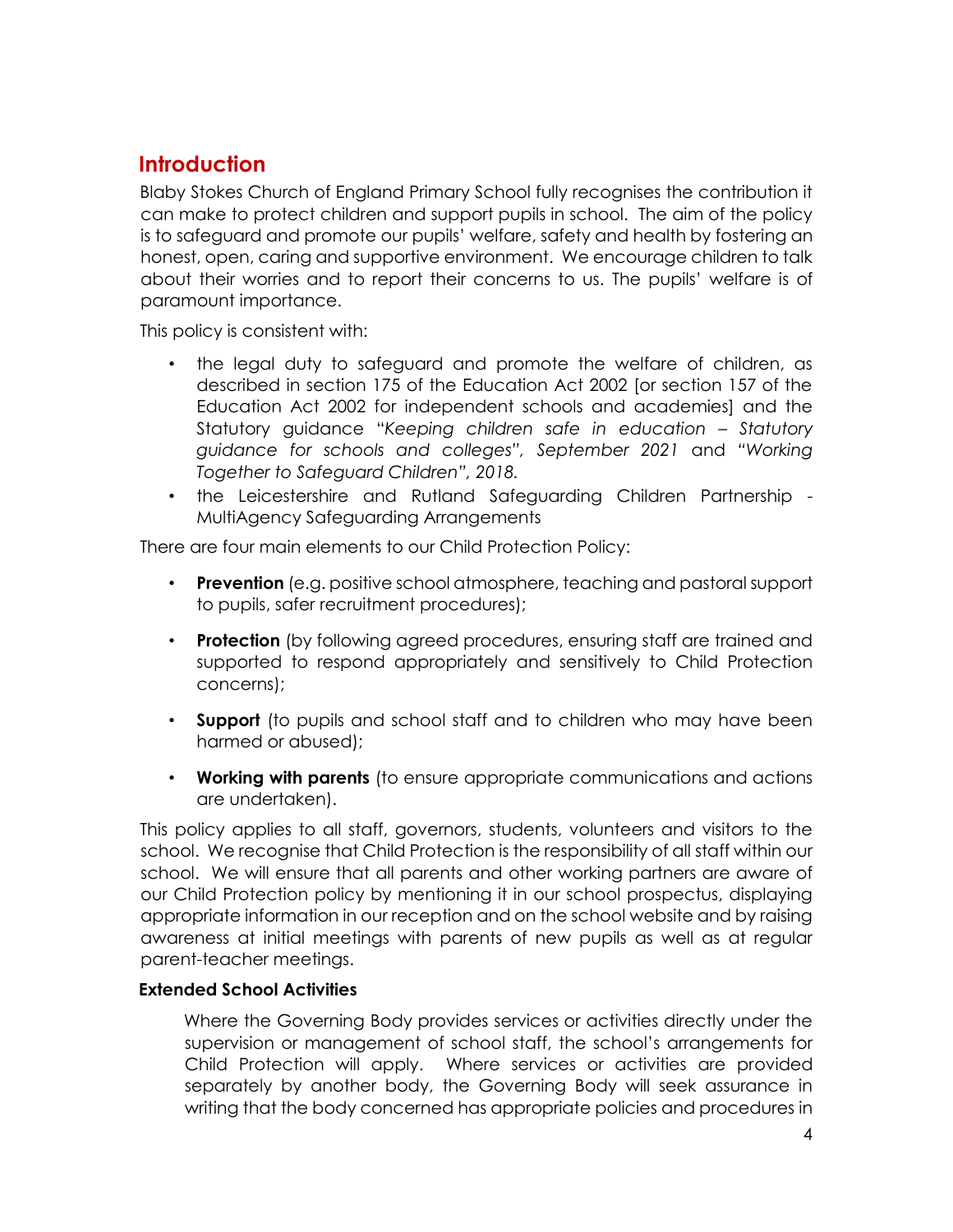place to safeguard and protect children (inspecting these where needed) and there are arrangements to liaise with the school on these matters where appropriate. Safeguarding requirements will be included in any lease or hire agreement as a condition of use; and any failure to comply will lead to the termination of the agreement.

# **School Commitment to Safeguarding**

For the purpose of this policy, safeguarding and promoting the welfare of children is defined as:

- protecting children from maltreatment
- preventing impairment of children's mental health and physical health or development;
- ensuring that children grow up in circumstances consistent with the provision of safe and effective care; and
- taking action to enable all children to have the best outcomes

The school adopts an open and accepting attitude towards children as part of its responsibility for pastoral care. Staff encourage children and parents to feel free to talk about any concerns and to see school as a safe place when there are difficulties. Children's worries and fears will be taken seriously and children are encouraged to seek help from members of staff.

Our school will therefore:

- Establish and maintain an ethos where children feel secure and are encouraged to talk, and are listened to;
- Ensure that children's wishes and feelings are taken into account when determining what actions to take and services to provide and that they are able to express their views and give feedback. We always seek to act in the best interests of children.
- Ensure that children know that there are adults in the school whom they can approach if they are worried or are in difficulty;
- Include in the curriculum activities and opportunities for

PSHE/Citizenship/Relationships Education, Relationships & Sex Education & Health Education, which equip children with the skills they need to stay safe from abuse (including online and other contexts children are in), and to know to whom they can turn for help. Children at Blaby Stokes CE Primary school have posters around school showing who the DSLs are and who they can talk to and are taught to tell a grown up OR a friend (who will pass it on) if they have concerns or worries about anything. Children also know they can talk to the midday staff and classroom support staff at any time.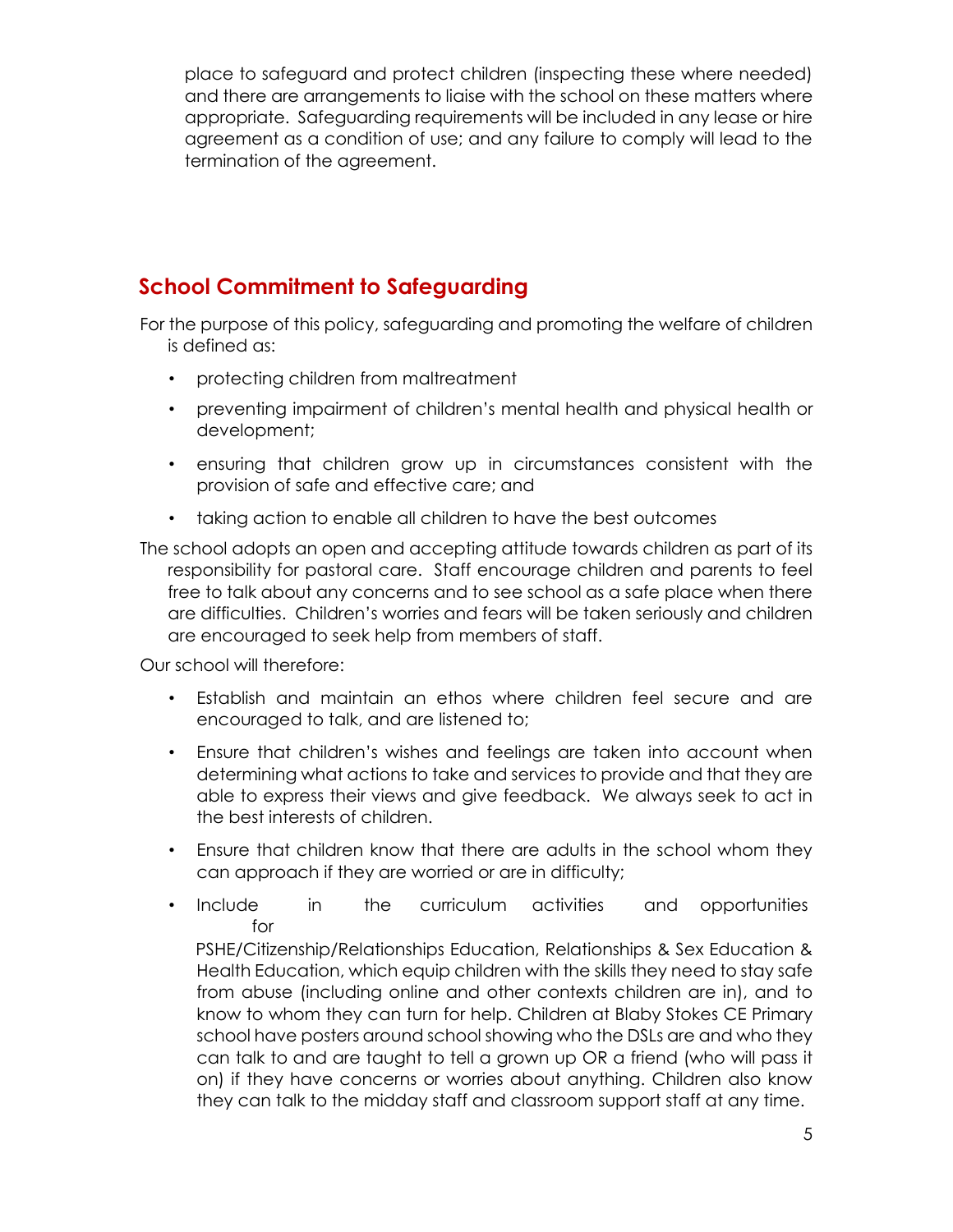- Ensure every effort is made to establish effective working relationships with parents and colleagues from other agencies;
- Operate safer recruitment procedures and make sure that all appropriate checks are carried out and recorded on the single central record for new staff and volunteers who will work with children, including identity, right to work, enhanced DBS criminal record and barred list (and overseas where needed), references, and prohibition from teaching or managing in schools (S128) etc (See Keeping children safe in education part 3)
- Children are taught about safeguarding in school. The following areas are among those addressed in PSHE & Relationships Education, Relationships & Sex Education & Health Education and in the wider curriculum at Blaby Stokes CE Primary School:

Bullying/Cyberbullying

Drugs, alcohol and substance misuse

E Safety/Online safety including extremism/radicalisation (upper KS2)

Stranger danger

Fire and water safety Road

safety

## **Roles and Responsibilities – General**

All adults working with or on behalf of children have a responsibility to safeguard and promote the welfare of children. This includes a responsibility to be alert to possible abuse and to record and report concerns to staff identified with child protection responsibilities within the school.

There are, however, key people within the school who have specific responsibilities. The names of those carrying these responsibilities for the current year are listed at the start of this document.

## **Roles and Responsibilities of the Governing Body**

In accordance with the Statutory Guidance "Keeping children safe in education" September 2021 the Governing Body will ensure that:

- The school has a child protection/safeguarding policy, procedures and training in place which are effective and comply with the law at all times. The policy is made available publicly.
- The school operates safer recruitment practices, including appropriate use of references and checks on new staff and volunteers. Furthermore, the Headteacher, nominated Governors and other staff involved in the recruitment process have undertaken Safer Recruitment Training.
- There are procedures for dealing with safeguarding concerns (including lower level concerns) and allegations of abuse against members of staff and volunteers (see Appendix 2).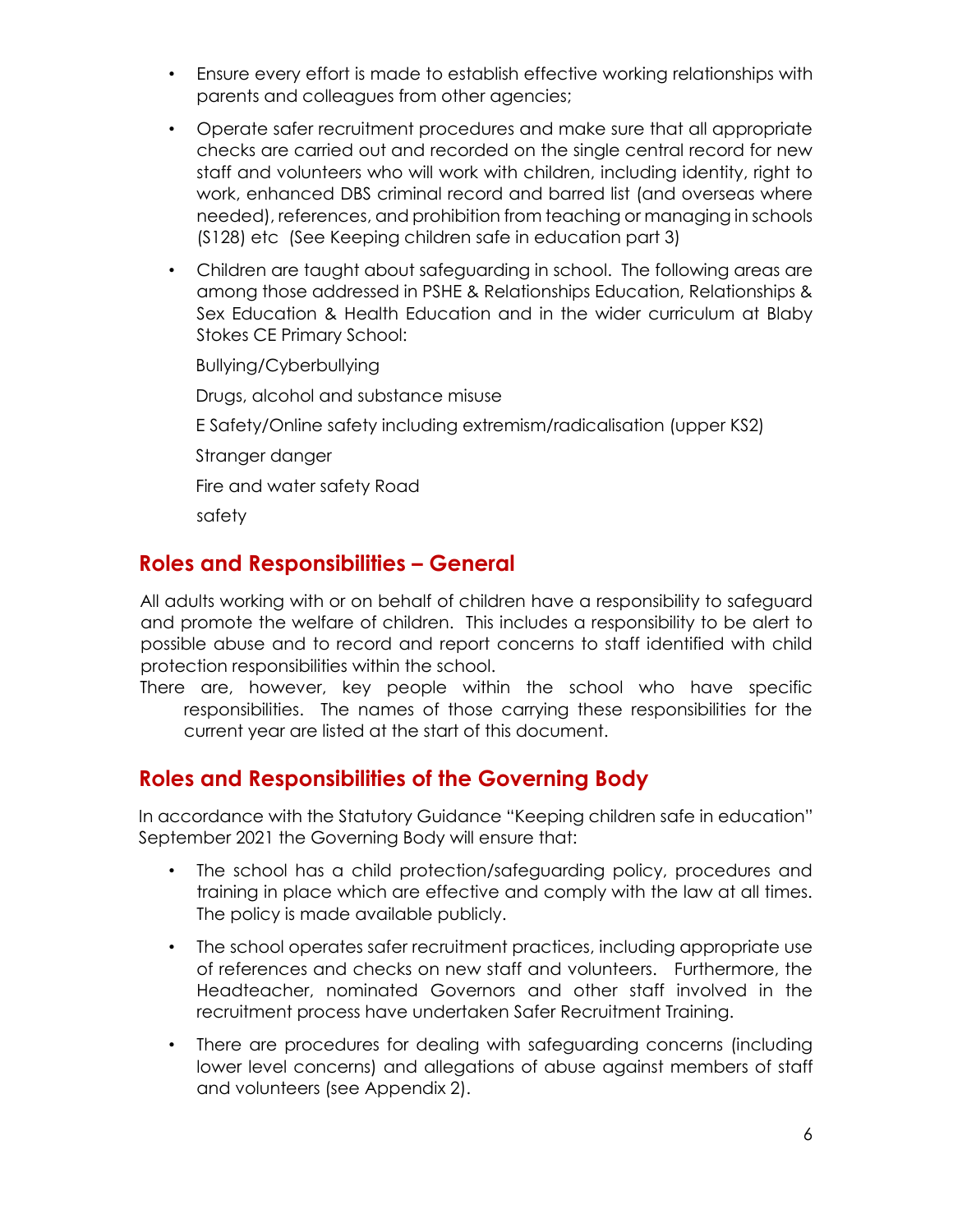- There is a senior member of the school's leadership team who is designated to take lead responsibility for dealing with child protection (the "Designated Safeguarding Lead") and there is always cover for this role, with appropriate arrangements for before/after school and out of term time activities.
- The Designated Safeguarding Lead undertakes effective Local Authority training, (in addition to basic Child Protection training), and this is refreshed every two years. In addition to the formal training their knowledge and skills are updated at regular intervals (at least annually) using safeguarding briefings, etc.
- The Headteacher, and all other staff and volunteers who work with children (including early years' practitioners within any settings on the school site), undertake appropriate training which is regularly updated (at least annually, and more comprehensively, every three years in compliance with the Leicestershire and Rutland Safeguarding Children Partnership protocol); and that new staff and volunteers who work with children are made aware of the school's arrangements for child protection and their responsibilities (including this policy and Part 1 of Keeping Children Safe In Education with Annex A, the school Behaviour Policy, the staff behaviour policy (code of conduct), the role of the Designated Safeguarding Lead how to respond to children who go missing from education). The Local Authority Induction leaflet, "Safeguarding in Education Induction – Child Protection Information, Safer Working Practice" will be used as part of this induction and Annex B from "Keeping children safe in education" September 2021 is provided to all staff working directly with children.
- Any deficiencies or weaknesses brought to the attention of the Governing Body are rectified without delay.
- The Chair of Trustees [\(Learn Academies Trust -](https://www.learnat.uk/about-learn-at/learn-at-trustees) [Learn-AT Trustees](https://www.learnat.uk/about-learn-at/learn-at-trustees) [\(learnat.uk\)](https://www.learnat.uk/about-learn-at/learn-at-trustees) ) (or, in the absence of a Chair, the Vice Chair) deals with any safeguarding concerns or allegations of abuse made against the Headteacher, in liaison with the Local Authority Allegations Manager (LADO).
- Effective policies and procedures are in place and updated annually including a behaviour "code of conduct" for staff and volunteers – 'Guidance for Safer Working Practice for those who work with children in education settings' May 2019 (supplemented where necessary by the COVID-19 addendum April 2020). Information is provided to the Local Authority (acting on behalf of the Safeguarding Children Partnership) through the Annual Safeguarding Return
- There is an individual member of the Governing Body who will champion issues to do with safeguarding children and child protection within the school, liaise with the Designated Safeguarding Lead, and provide information and compliance/monitoring reports to the Governing Body.
- The school contributes to inter-agency working in line with statutory guidance "Working Together to Safeguard Children" 2018 including providing a co-ordinated offer of Early Help for children who require this.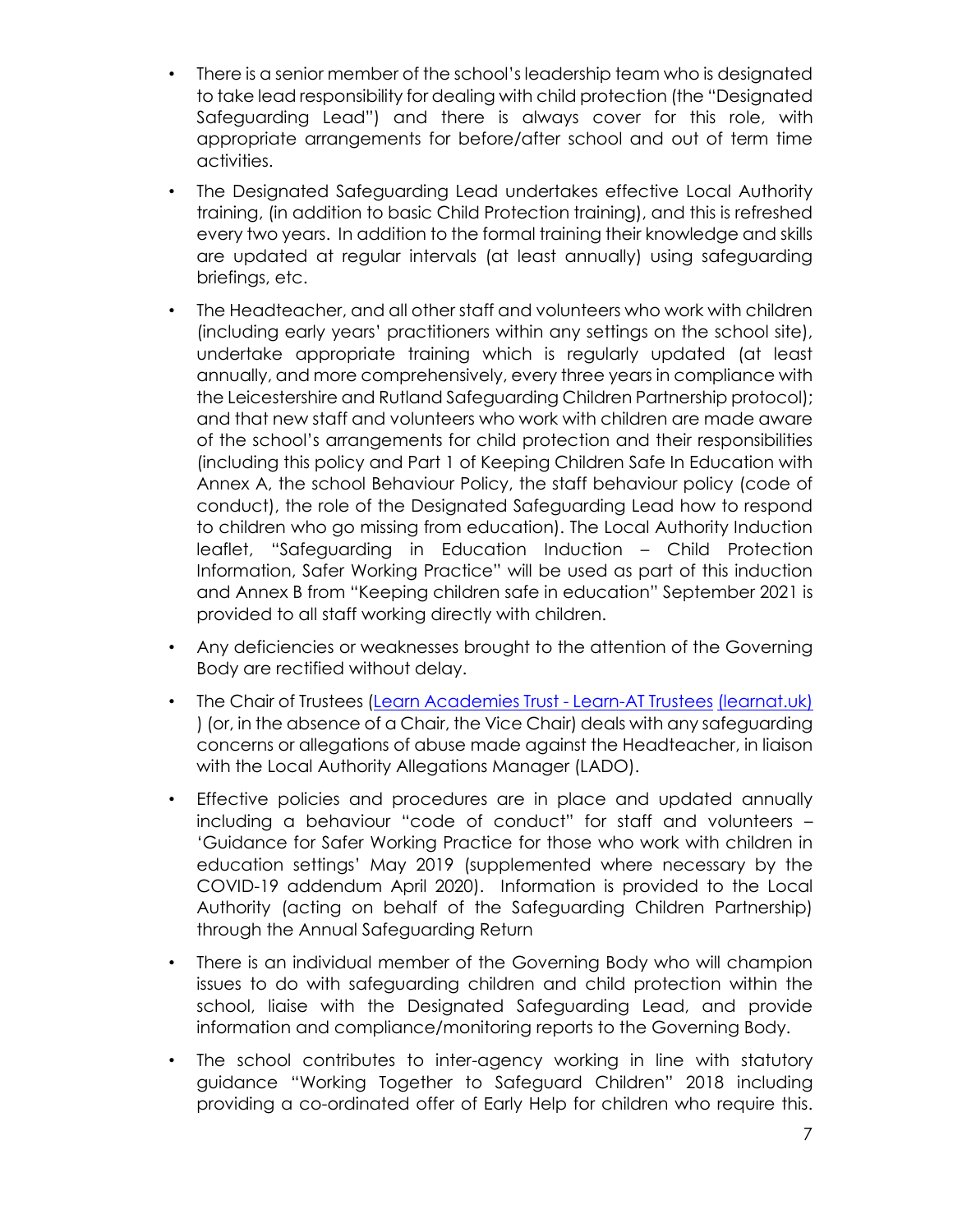This Early Help may be offered directly through school provision or via referral to an external support agency. Safeguarding arrangements take into account the procedures and practice of the local authority and the Leicestershire and Rutland Safeguarding Children Partnership.

## **Roles and Responsibilities of the Headteacher**

The Headteacher of the school will ensure that:

- the policies and procedures adopted by Trustees are fully implemented, and followed by all staff;
- sufficient resources and time are allocated to enable the Designated Senior Person for Child Protection and other staff to discharge their responsibilities, including taking part in strategy discussions and other interagency meetings, and contributing to the assessment of children;
- allegations of abuse or concerns that a member of staff or adult working at school may pose a risk of harm to a child or young person are notified to the Local Authority Designated Officer, where the threshold is met
- all staff are made aware that they have an individual responsibility to pass on safeguarding concerns and that if all else fails to report these directly to Children's Social Care (Children and Family Specialist Services) or the Police;
- all staff and volunteers feel able to raise concerns about poor or unsafe practice in regard to children, and such concerns are addressed sensitively and effectively in a timely manner. The NSPCC whistle blowing helpline number is also available (0800 028 0285)

#### **Roles and Responsibilities of the Designated Safeguarding Lead**

The Designated Safeguarding Lead (or a Deputy) will always be available for staff to discuss any safeguarding concerns. The responsibilities of the DSL are found in Annex C of "Keeping children safe in education". The DSL is a senior member of staff on the senior leadership team and the role is explicit in their job description. Responsibilities include:

- **Managing referrals** to the local authority children's social care, to the Channel programme, to the Disclosure and Barring Service for staff dismissed for safeguarding concerns (as required), to the Police where a crime may have been committed
- **Working with others** to act as a source of support and advice, to act as a point of contact for the safeguarding partners, to liaise with the headteacher or principal about issues especially to do with ongoing enquiries under section 47 of the Children Act 1989 and police investigations, to liaise with staff when deciding to make a referral to relevant agencies so that children's needs are considered holistically, to liaise with the senior mental health lead, to promote supportive engagement with parents and carers, to take the lead in promoting educational outcomes for children in need and those with a social worker, to liaise with the Governing Body and the Local Authority on any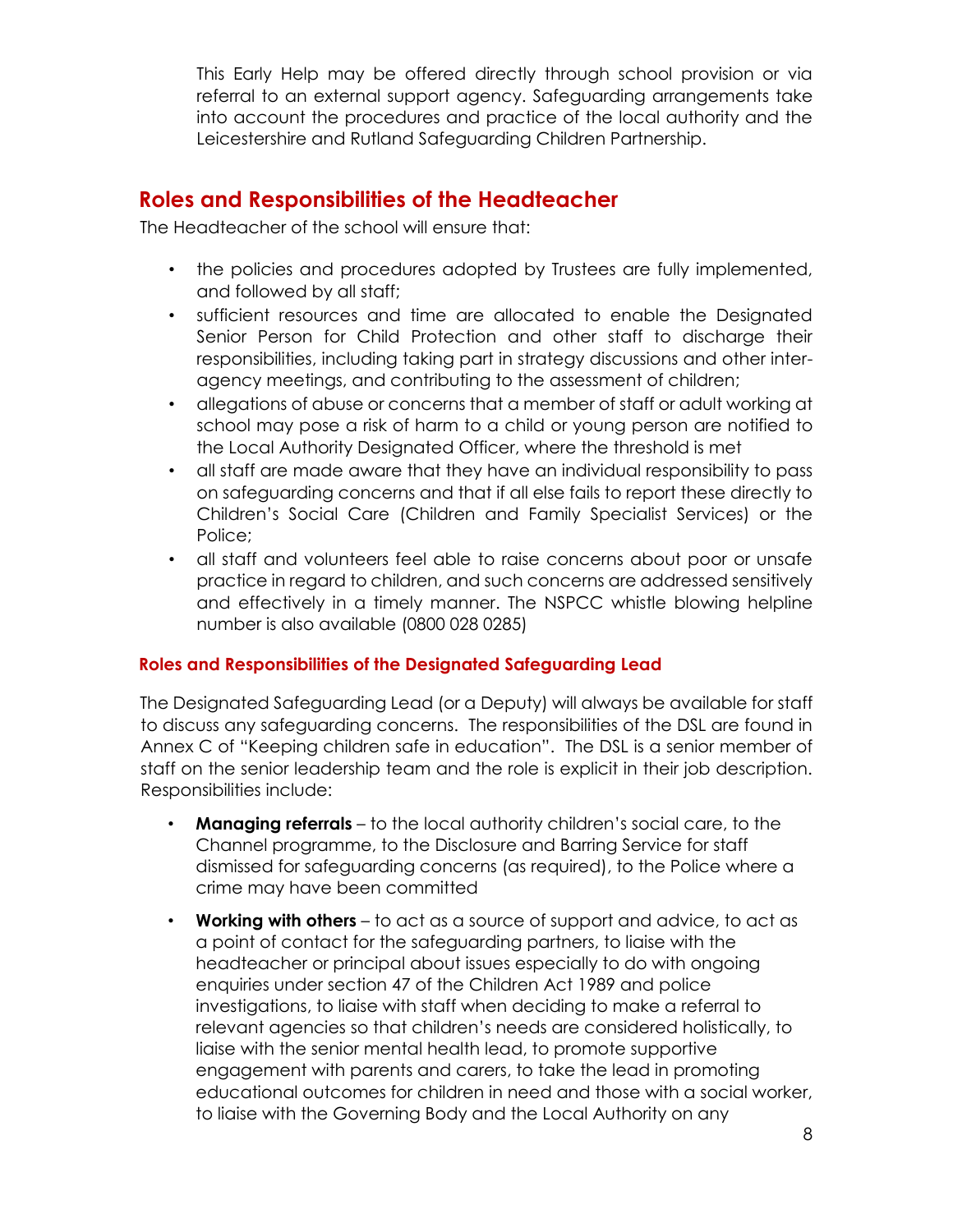deficiencies brought to the attention of the Governing Body and how these should be rectified without delay

- **Information sharing and managing safeguarding files** keeping files confidential, secure and up to date, in a separate file for each child, including a clear and comprehensive summary, detailing how the concern was followed up and resolved, with a note of actions, decisions and the outcome, sharing information as required to safeguard children and transferring records and other relevant information to the new school within 5 days or in advance if necessary
- **Raising Awareness** ensuring each member of staff and volunteer understands the child protection policy which is reviewed at least annually, making it available publicly, ensuring staff have access to relevant training and induction, promoting educational outcomes by sharing relevant information about vulnerable children
- **Training, knowledge and skills**  to undergo DSL training every two years (updating at least annually via bulletins etc) and to attend Prevent awareness training, in order to understand assessment and referral processes, to contribute effectively to child protection conferences including the importance of sharing information, to understand the lasting impact that adversity and trauma can have on children and how to respond to this, to be alert to children with specific needs eg SEND, those with health conditions and young carers, to understand the unique risks associated with online safety
- **Providing support to staff** to help them feel confident on welfare, safeguarding and child protection matters, to provide support in the referral process if required and to help them to understand that safeguarding and educational outcomes are linked
- **Understanding the views of children**  encouraging a culture of listening to children and taking account of their wishes and feelings in measues taken to protect them and understanding the difficulties children may have in approaching staff about their circumstances
- **Holding and sharing information** sharing with safeguarding partners, other agencies and professionals and transferring records between schools and colleges in accordance with data protection legislation, keeping detailed, accurate and secure written records and understanding the purpose of this

#### **Records, Monitoring and Transfer**

Well-kept records are essential to good Child Protection practice. All staff are clear about the need to record and report concerns about a child or children within our school. Records of concerns are written down or typed, signed and dated and passed immediately to the Designated Safeguarding Lead (or a Deputy). The **Designated Senior Person for Child Protection** is responsible for such records and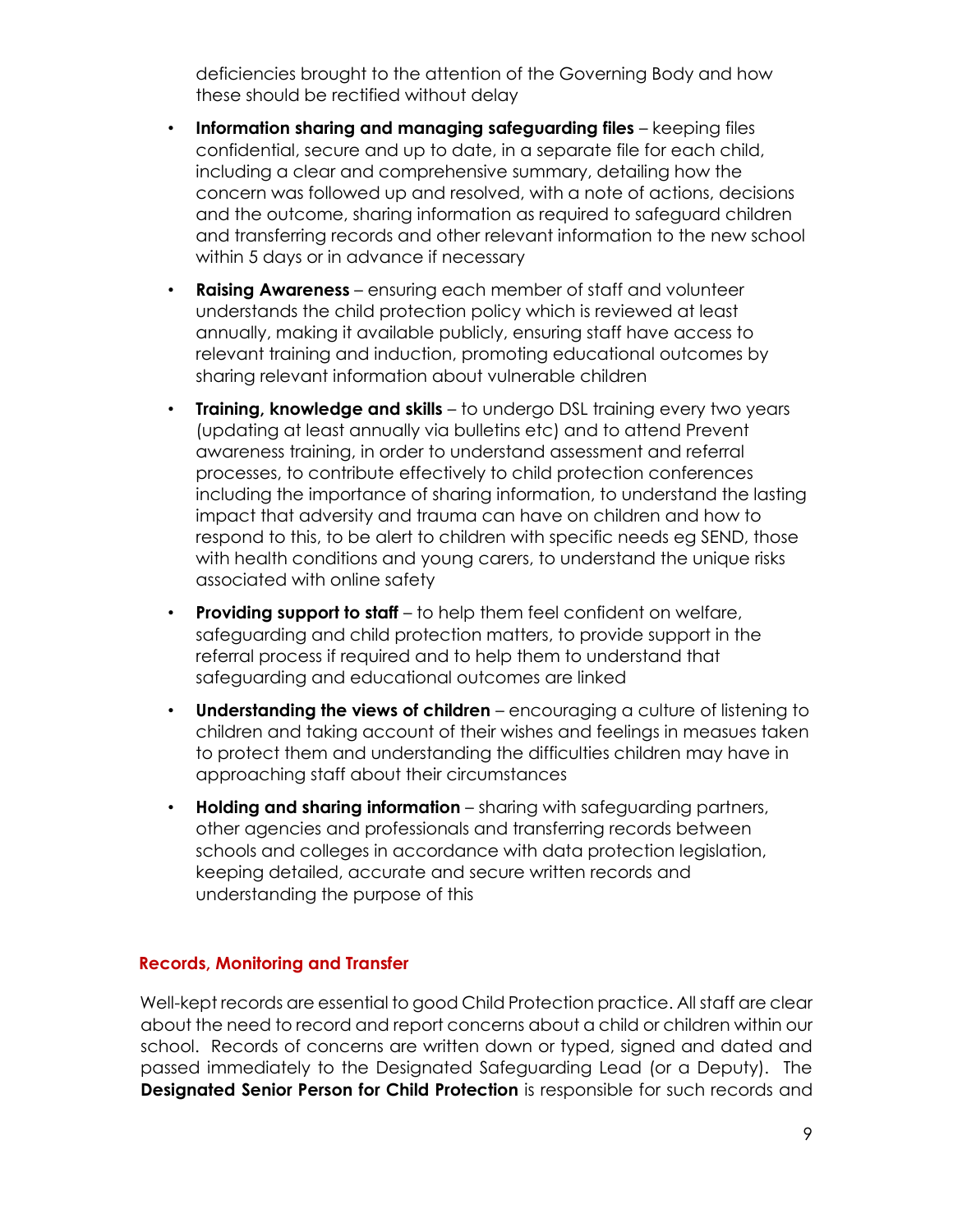for deciding at what point these records should be shared with other agencies (in accordance with the Data Protection Act 2018 and GDPR principles)

Our school uses a secure system called CPOMs to record incidents relating to safeguarding and concerns about children. We use Arbor to record behaviour incidents.

Records relating to actual or alleged abuse or neglect are stored apart from normal pupil or staff records. These are securely held in CPOMs. Any actions arising are followed up and signed off by a DSL. This is to protect individuals from accidental access to sensitive material by those who do not need to know.

Child Protection records are stored securely, with access confined to specific staff, eg. the Designated Safeguarding Lead (and relevant deputies) Senior Person for Child Protection, the Headteacher and the Deputy Headteacher (or the next most senior member of staff).

Child Protection records are reviewed regularly to check whether any action or updating is needed. This includes monitoring patterns of complaints or concerns about any individuals and ensuring these are acted upon. A case file chronology, summarizing case activity and significant events in the child's life, helps to enable effective monitoring. Any actions taken are clearly indicated.

When children transfer school their safeguarding records are also transferred within 5 days of them starting. Safeguarding records will be transferred separately from other records and best practice is to pass these directly to a Designated Safeguarding Lead in the receiving school, with any necessary discussion or explanation. A signed and dated record is kept of such transfer of sensitive files and of the person to whom they are transferred and this is scanned to a child's record in CPOMs. Where a child needs specific ongoing support, relevant information will be transferred prior to the child arriving at their new school. In the event of a child moving out of area and a physical handover not being possible then the most secure method should be found to transfer the confidential records to a named Designated Safeguarding Lead and a photocopy kept until receipt is confirmed. Files requested by other agencies eg. Police are copied.

#### **Support to pupils and school staff**

a) **Support to pupils (including those about whom there are mental health concerns)** Our school recognises that children who are abused or who witness violence may find it difficult to develop a sense of self-worth and view their lives in a positive way and that this is likely to adversely impact their mental health and emotional well-being. Children may be vulnerable because, for instance, they have an allocated social worker, have a disability, are in care, a care-leaver or previously looked after, or are experiencing some form of neglect. It is therefore important that staff recognize that mental health concerns can, in some cases, be an indicator that a child has suffered or is at risk of suffering abuse, neglect or exploitation. Staff are well placed to observe children day-to-day and identify those whose behaviour suggests that they may be experiencing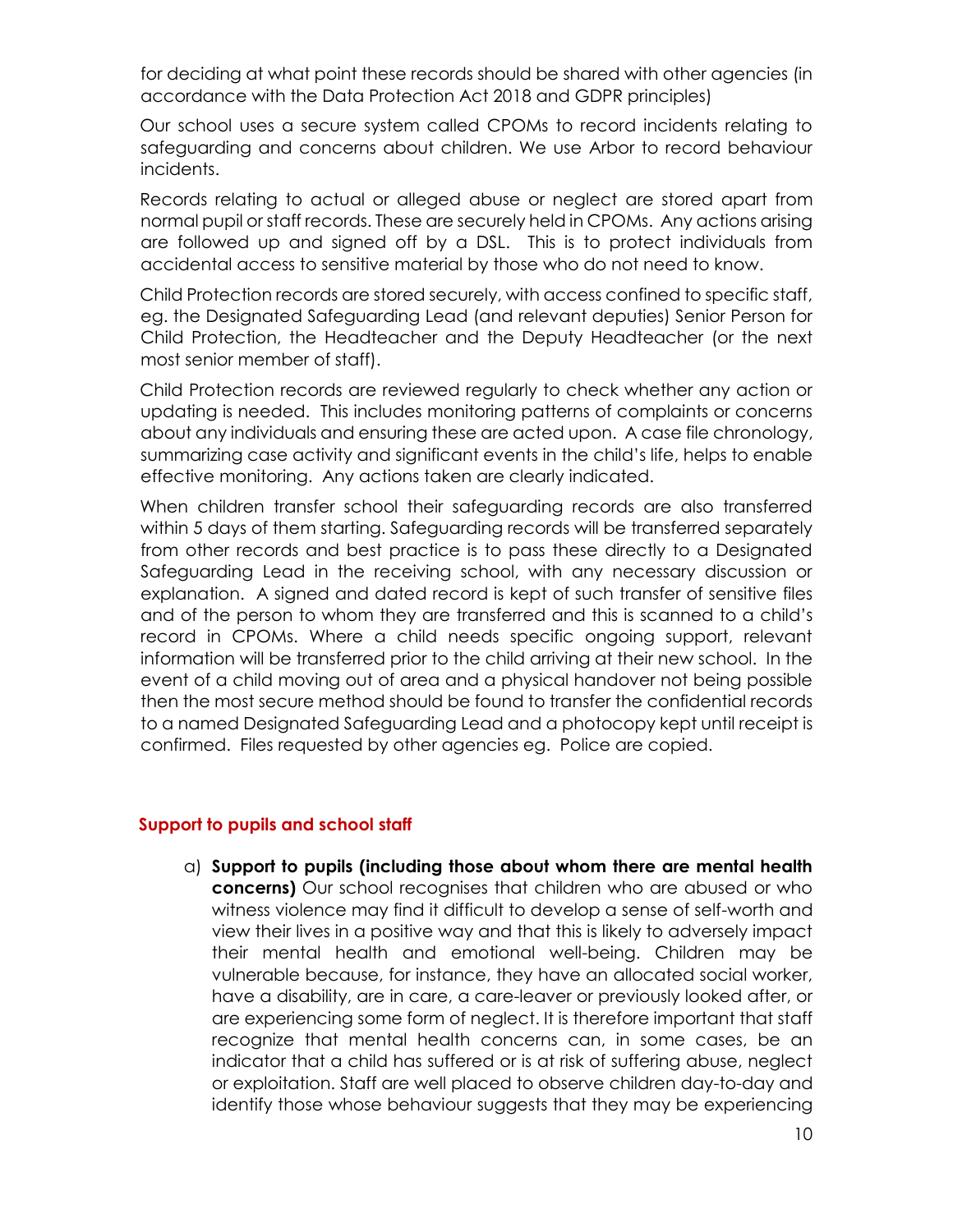a mental health problem or be at risk of developing one. Where children have suffered abuse and neglect, or other potentially traumatic adverse childhood experiences, this can have a lasting impact throughout childhood, adolescence and into adulthood. For such children school may be one of the few stable, secure and predictable components of their lives. If staff have a mental health concern about a child that is also a safeguarding concern, immediate action will be taken, following this policy and speaking to the designated safeguarding lead or a deputy.

Our school seeks to remove any barriers that may exist in being able to recognise abuse or neglect in pupils with Special Educational Needs, disabilities or physical health issues. We will seek to provide such children with the necessary support to build their self-esteem and confidence, helping them to secure the very best educational outcomes they are able to achieve. The context in which safeguarding incidents and/or behaviours occur, whether in school or within or outside the home (including online), will be considered by staff, particularly the DSL and Deputy DSLs. Any associated threats or risks will be included in assessments and relevant information included in referrals to Children's Social Care. General indicators of abuse and neglect (from Part 1 of the statutory guidance) are also included in Appendix 7 of this policy and further information about specific forms of abuse are contained within Appendix B of the statutory guidance, "Keeping Children Safe in Education".

- b) **Peer on peer/child on child abuse –** We recognise that children sometimes display harmful behaviour themselves and that even if there are no reports it may still be happening. Incidents or allegations will be referred on for appropriate support and intervention. Such abuse is unacceptable and will not be tolerated at all or passed off as "banter", "just having a laugh" or "part of growing up". This abuse could for example include sexual violence and sexual harassment, "upskirting", initiation/hazing type violence, all forms of bullying, abuse in intimate relationships between peers, consensual and non-consensual sharing of indecent images, causing someone to engage in sexual activity with out consent and physical violence (eg hitting, kicking, shaking, biting, hair pulling, etc). This may be experienced by both boys and girls, however, girls are more likely to be the victims and boys perpetrators. There are different school and local authority or Safeguarding Children Partnership guidances and policies which detail the school's procedures to address and minimise these concerns including;
	- Pupil Behaviour Policy
	- Anti-bullying Policy
	- E-safety/Online safety Policy
	- "Guidance for schools working with children who display harmful sexual behaviour" (Leicestershire LA Guidance)
	- DfE guidance "Sexual violence and sexual harassment between children in schools and colleges" and Part 5 of "Keeping children safe in education".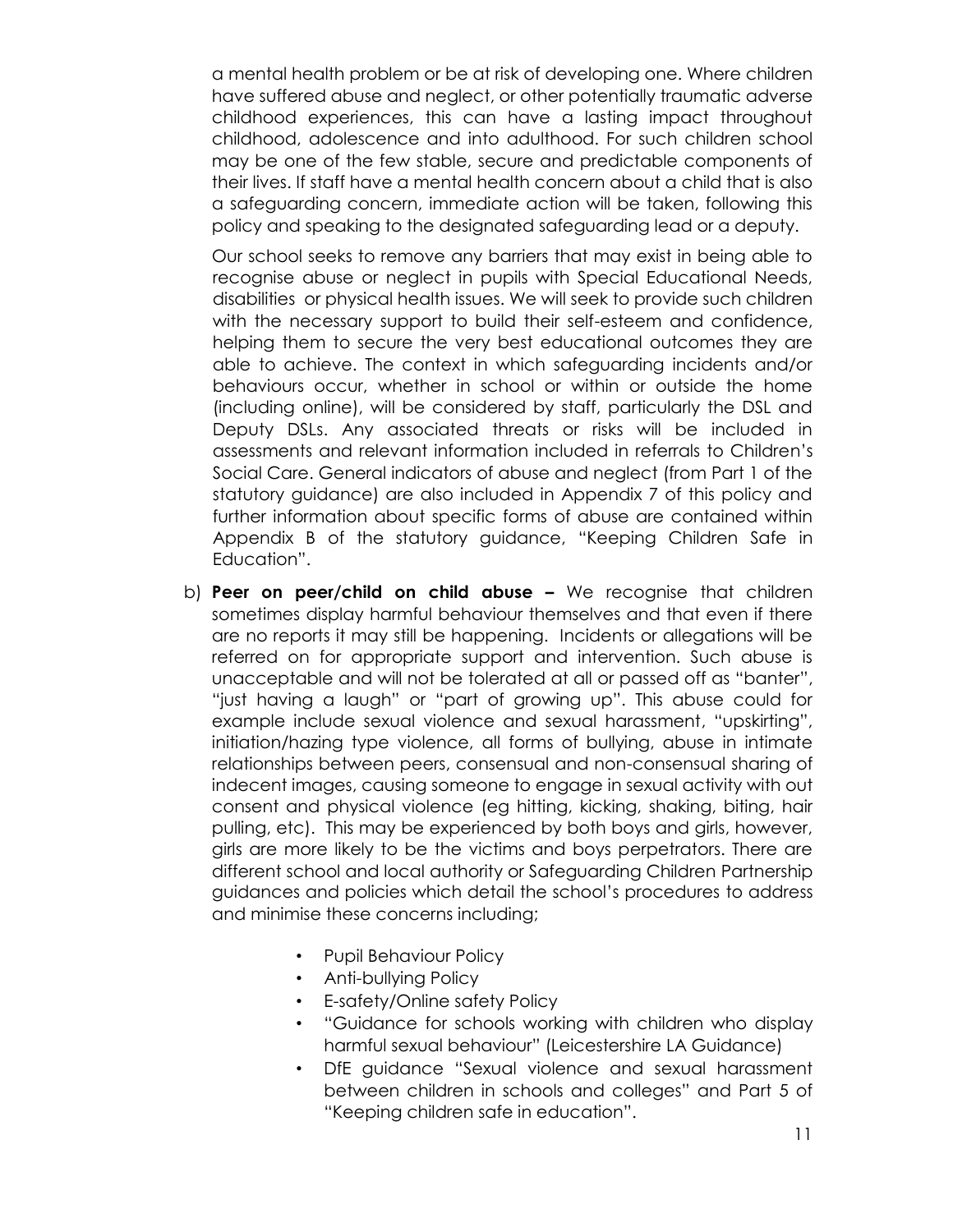Children will be encouraged to report to a trusted adult in school all incidents of peer on peer abuse wherever it may have happened and will be taught about alternative ways of doing this both in and out of school and elsewhere e.g. via a "worry box". They will always be taken seriously and never given the impression that they are creating a problem by reporting their concern or made to feel ashamed. Where an incident has occurred or specific risks are identified, the details will be added to a safeguarding or behaviour record for the children concerned and a thorough investigation conducted by the DSL. A written risk assessment will be undertaken by the DSL in order to minimise the risk of further harm and to ensure the safety of all staff and pupils. Parents or carers of the children involved will be informed as soon as it is appropriate to do so. Support plans will be written and help offered by different adults in to school (to avoid a possible conflict of interest) to the alleged victim, the child or young person accused and any other children involved. A referral to any relevant outside agency will be made eg Police or Social Care. Detailed procedures are included in the linked school policies listed above.

The following steps will be taken to minimise the risk of peer on peer abuse:

- Staff training to ensure an understanding of what it is and how to recognise signs
- Promotion of a supportive environment by teaching about acceptable and unacceptable behaviours (including online) in both assemblies and the wider curriculum eg RSHE
- Clear procedures put in place to govern the use of mobile phones in school
- Appropriate staff supervision of pupils and identifying locations around the school site that are less visible and may present more risk to pupils
- c) **Online safety**  We recognise that technology is a significant component in many safeguarding and wellbeing issues and that children are at risk of abuse online as well as face to face. Some children may use mobile and smart technology, whilst at school and outside of school, to sexually harass their peers, share indecent images (consensually and nonconsensually) and view and share pornography and other harmful content. Many children have unrestricted access to the internet via their mobile phones and our online safety policy describes the rules governing their use in school. It also sets out the school's response to incidents which may involve one or more of the four areas of risk – content, contact, conduct and commerce. Online safety is a consideration running through the planning and implementation of all relevant policies and procedures. Staff will always respond if informed that children have been involved in sharing indecent images. The DfE guidance "Sharing nudes and seminudes: advice for education settings working with children and young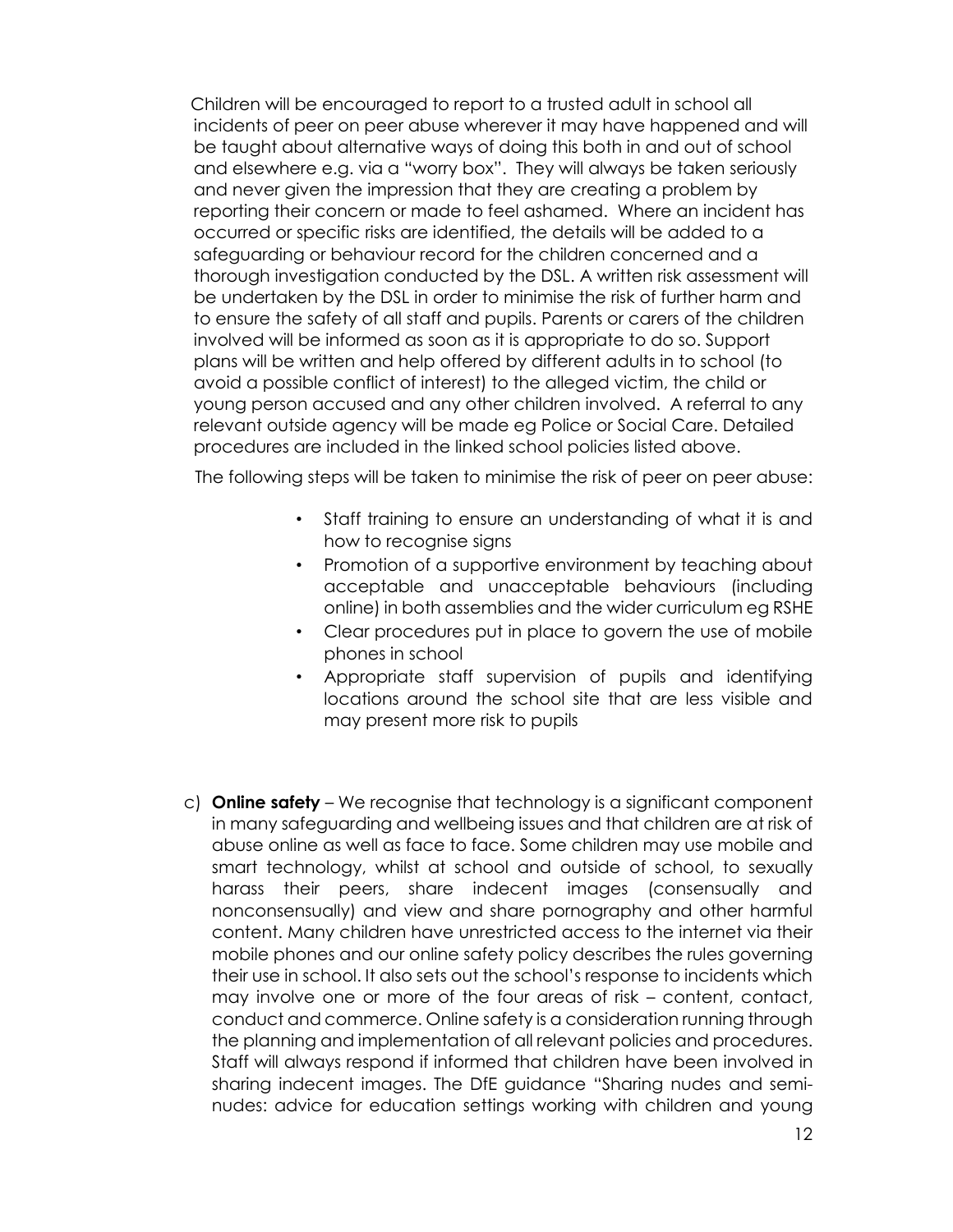people" (Dec 2020) will be used to guide the school's response on a case by case basis.

The key points for staff being:-

- Report immediately to the DSL
- Never view, copy, print, share, store or save the imagery, or ask a child to share or download – this is illegal.
- If you have already viewed the imagery by accident (e.g. if a young person has showed it to you before you could ask them not to), report this to the DSL (or equivalent) and seek support.
- Do not delete the imagery or ask the young person to delete it.
- Do not ask the child/children or young person(s) who are involved in the incident to disclose information regarding the imagery. This is the responsibility of the DSL (or equivalent).
- Do not share information about the incident with other members of staff, the young person(s) it involves or their, or other, parents and/or carers.
- Do not say or do anything to blame or shame any young people involved.
- Do explain to them that you need to report it and reassure them that they will receive support and help from the DSL (or equivalent).
- d) **Sexual violence and sexual harassment** Sexual violence refers to sexual offences as described under the Sexual Offences Act 2003 including rape and sexual assault. Sexual harassment is 'unwanted conduct of a sexual nature' that can occur online and offline and may include sexual namecalling, taunting or "jokes" and physical behaviour, for example, deliberately brushing against someone or interfering with clothes. 'Upskirting' is also a criminal offence (under the Voyuerism (Offences) Act 2019) and typically involves taking a picture under a person's clothing (not necessarily a skirt) without them knowing in order to obtain sexual gratification or to cause humiliation, distress or alarm (anyone of any gender can be a victim). Evidence shows that girls, children with SEND and LGBTQ children are more likely to be the victims of sexual violence and harassment and boys are more likely to be the perpetrators. However sexual violence and sexual harassment can occur between children of any gender.

**Curriculum:** Planned PSHE and Relationships, Sex and Health Education will include personal privacy, respect and consent so that children will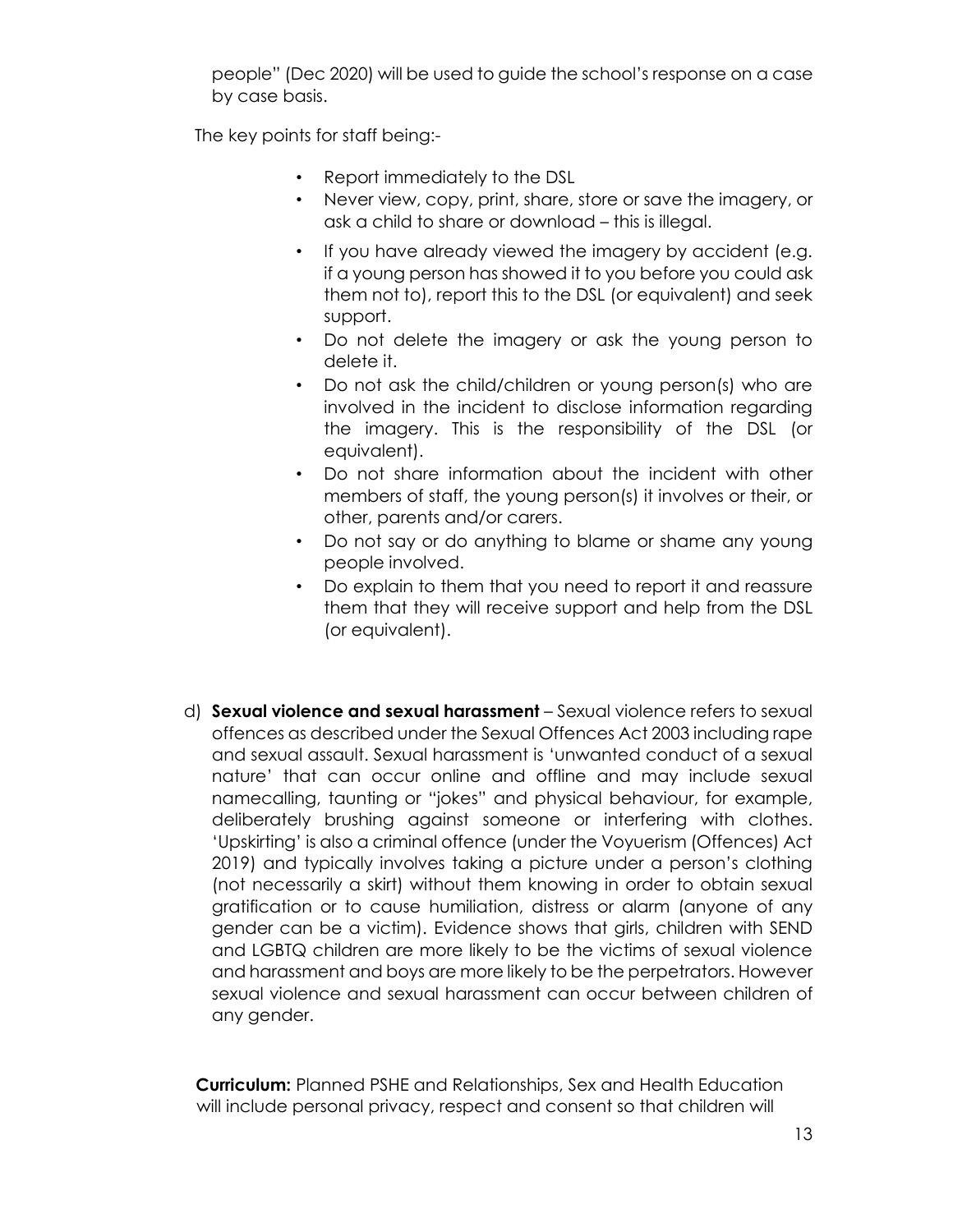have a better understanding of how to behave towards their peers including online. This will be taught alongside other safeguarding issues as set out in the DfE statutory guidance. "Relationships Education, Relationships and Sex Education (RSE) and Health Education." This will be appropriate to pupils' age and stage of development. It will also be underpinned by the school's behaviour policy and pastoral support system.

**Responding to an incident:** School will follow the DfE guidance, 'Sexual violence and sexual harassment between children in schools and colleges', September 2021. Relevant staff will liaise with the police, social care and parents as appropriate. Support will be offered to both the alleged victim(s) and child(ren) accused. Parents will be included in discussions about the format that this support will take.

- e) **Children Missing (including absence from school)**  our school recognises the entitlement that all children have to education and will work closely with the local authority to share information about pupils who may be missing out on full time education or who go missing from education. The local authority will also be informed where children are to be removed from the school register a) to be educated outside the school system; b) for medical reasons; c) because they have ceased to attend; d) because they are in custody; d) because they have been permanently excluded. We also recognise that when children go missing this is a sign that they have been targeted by perpetrators of Child Sexual Exploitation and/or drug related criminals (County Lines). Children may also be groomed into participating in other forms of criminal exploitation including cybercrime, serious violence and violent crime. Children who attend an alternative education provision or have an agreed reduced timetable are more likely to be vulnerable to these forms of exploitation.
- f) **Child Sexual Exploitation (CSE) and Child Criminal Exploitation (CCE)** are forms of abuse and both occur where an individual or group takes advantage of an imbalance of power to coerce, manipulate or deceive a child into sexual or criminal activity. Whilst age may be the most obvious, this power imbalance can also be due to a range of other factors including gender, sexual identity, cognitive ability, physical strength, status and access to economic or other resources. In some cases, the abuse will be in exchange for something the victim needs or wants and/or will be to the financial benefit or other advantage (such as increased status) of the perpetrator or facilitator. CSE and CCE can affect both males and females and can include children who have been moved (trafficked) for the purpose of exploitation. The abuse can be perpetrated by individuals or groups, males or females, and children or adults. The abuse can be a one-off occurrence or a series of incidents over time, and range from opportunistic to complex organised abuse. It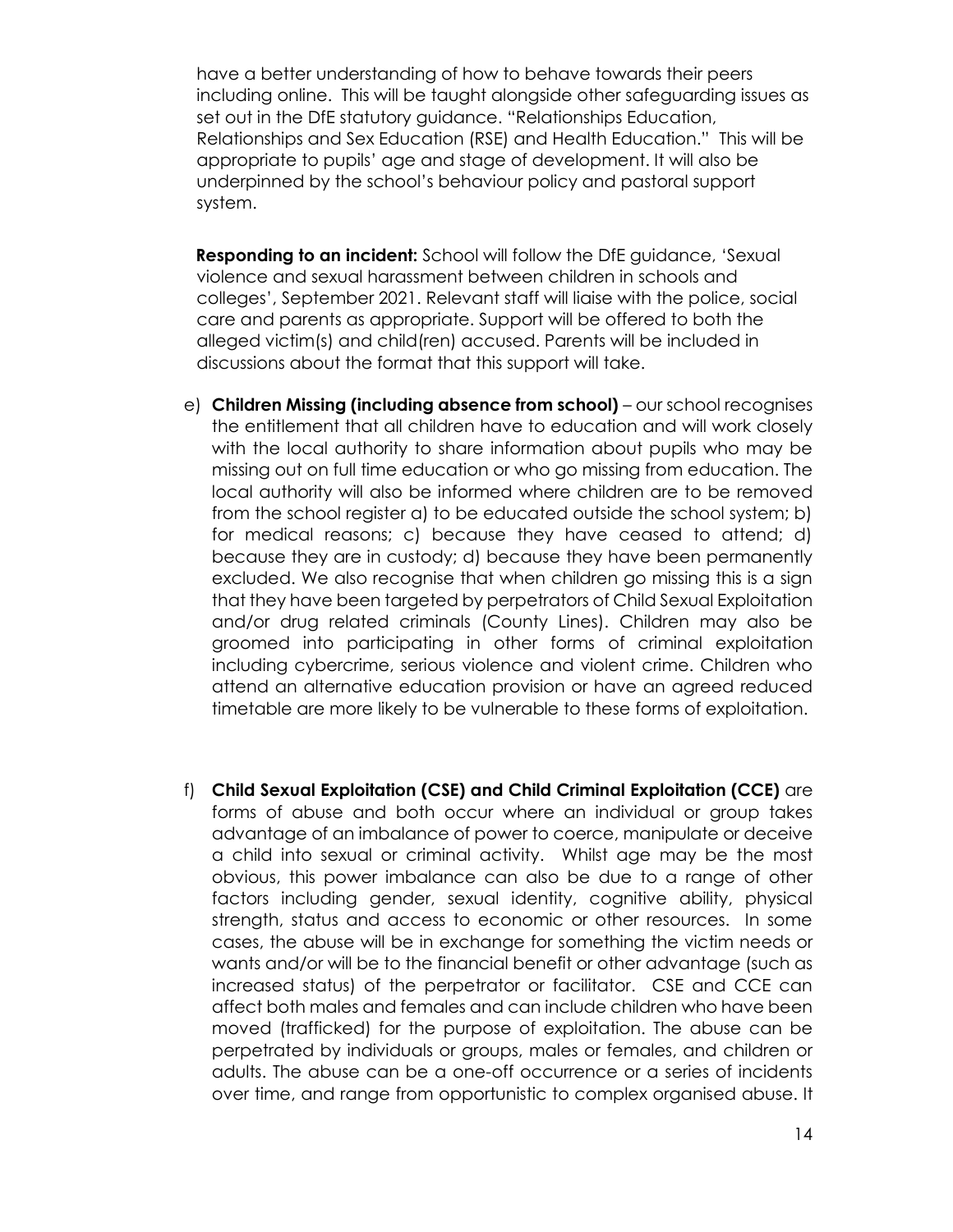can involve force and/or enticement-based methods of compliance and may, or may not, be accompanied by violence or threats of violence. Victims can be exploited even when activity appears consensual and it should be noted – exploitation, as well as being physical, can be facilitated and/or take place online. CSE can include 16 and 17 year olds who legally consent to sex but may not realise they are being exploited eg they believe they are in a genuine romantic relationship. A significant number of children who are victims of sexual exploitation go missing from home, care and education at some point or are targeted by criminals involved in the illegal supply of drugs (county lines) and serious violent crime. 'County Lines' involves drug networks or individuals exploiting children and young people into carrying drugs and money between cities, towns and villages. Serious violent crime can be associated with this form of criminal activity together with child sexual exploitation. Children may also be exploited into committing cybercrime or money laundering offences and organised criminal groups or individuals may exploit children and young people with enhanced computer skills to access digital networks and/or data for criminal and financial gain. Children with bank accounts may be persuaded to allow criminals to use their banking facilities to launder money. CCE can also involve working in cannabis factories, shoplifting or pickpocketing and may involve coercing children to commit vehicle crime or serious violence towards others. It is important to note that the experience of girls can be very different to that of boys but girls are also at risk. Criminal exploitation of children is a form of harm that can affect children in both a physical environment and online. Staff training includes raising awareness of this issue and any concerns are passed to the Designated Safeguarding Lead who will make a risk assessment and refer to Local Authority First Response Children's Duty (Leicestershire) or Children's social care service (Leics. city) if appropriate

g) **Serious violence -** is associated with a number of risk indicators in children including increased absence from school, a change in friendships or relationships with older individuals or groups, a significant decline in performance, signs of self-harm or a significant change in wellbeing, signs of assault or unexplained injuries. Staff will be made aware of these and of the other risk factors which increase the likelihood of involvement in serious violence, including, being male, having been frequently absent or permanently excluded from school, having experienced child maltreatment and having been involved in offending such as theft or robbery. Staff training will raise awareness to these risks and any concerns will be passed to the Designated Safeguarding Lead to co-ordinate a safeguarding response.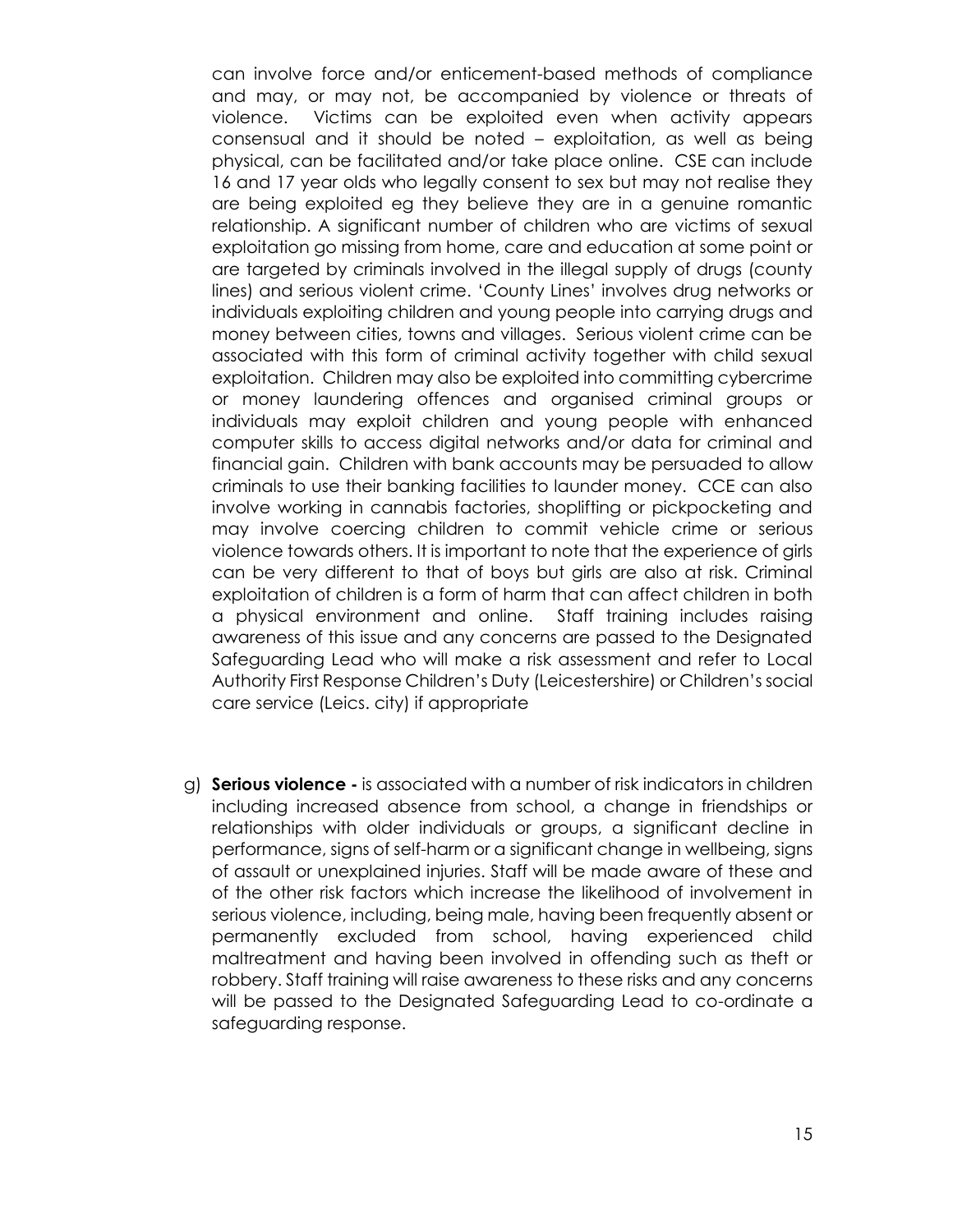- h) **So-called 'honour-based' abuse** encompasses crimes which have been committed to protect or defend the so-called "honour" of the family and/or the community, including Female Genital Mutilation (FGM) (see appendix 8), forced marriage, and practices such as breast ironing. All forms of so-called Honour Based Abuse are abuse (regardless of the motivation) and concerns will be passed to the Designated Safeguarding Lead for onward referral as required.
- i) **Modern slavery and human trafficking** can take on many forms, including sexual exploitation, forced labour, slavery, servitude, forced criminality and the removal of organs. Children may be trafficked into the UK from abroad or moved around the country. Staff need to be aware of indicators which include, but not limited to, neglect, isolation, poor living conditions, having few personal belongings and a lack of trust and reluctance to seek help. Staff will refer any concerns to the DSL without delay who will take action and also refer victims to the National Referral Mechanism (www.gov.uk).
- j) **Private fostering arrangements** Where a child under 16 (or 18 with a disability) is living with someone who is not their family or a close relative for 28 days or more, staff must inform the Designated Safeguarding Lead so that a referral to Children's Social Care for a safety check, can be made. (A close relative includes step-parent, grandparents, uncle, auntie or sibling).

Complaints or concerns raised by parents or pupils will be taken seriously and followed up in accordance with the school's complaints process.

#### **Support for Staff**

Staff, as part of their duty to safeguard and promote the welfare of children and young people may hear information, either from the child/young person as part of a disclosure or from another adult that will be emotionally upsetting.

Where a member of staff is distressed as a result of dealing with a child protection concern, he/she should in the first instance speak to the Designated Safeguarding Lead about the support he/she requires.

The Designated Safeguarding Lead should seek to arrange support for the member of staff via the Employee Welfare Service. Alternatively, the Designated Safeguarding Lead can refer the member of staff to Victim Support, a national charity which helps people affected by crime and which provides free and confidential support.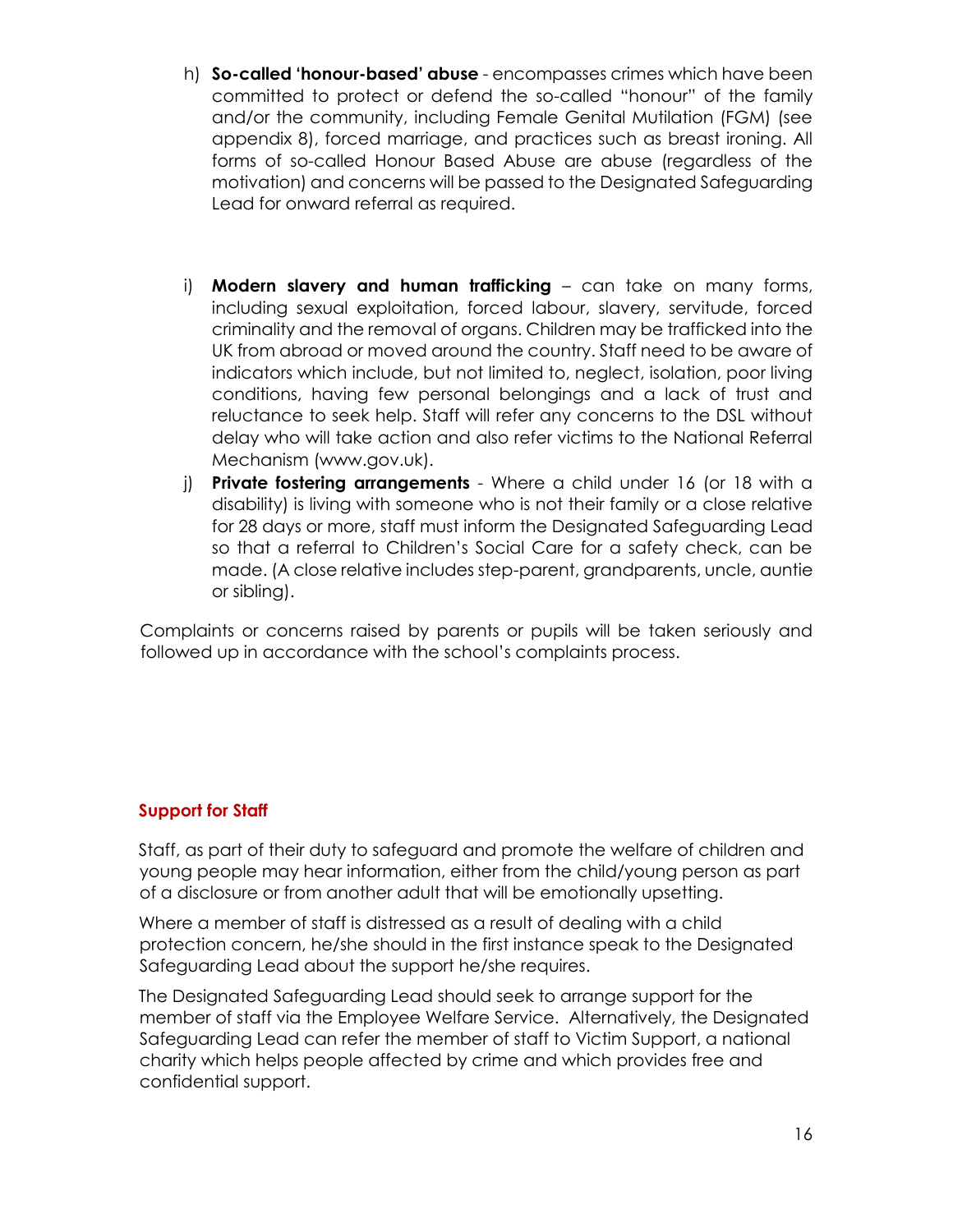#### **Working with Parents/Carers**

The school will:

- Ensure that parents/carers have an understanding of the responsibility placed on the school and staff for child protection by setting out its obligations in the school prospectus.
- Undertake appropriate discussion with parents/carers prior to involvement of Children & Family Services (Children's Social Care) or another agency, unless to do so would place the child at risk of harm or compromise an investigation.

#### **Other Relevant Policies**

The Governing Body's legal responsibility for safeguarding the welfare of children goes beyond pure Child Protection. The duty is now to ensure that safeguarding permeates all activity and functions. This policy therefore complements and supports a range of other policies, for instance:

- Behaviour policy
- Staff code of Conduct (GSWP May 2019)
- Anti-Bullying
- Positive Handling
- Special Educational Needs
- Educational Visits
- First aid and the administration of medicines
- Health and Safety
- Relationships Education, Relationships and Sex Education and Health **Education**
- Site Security
- Equality information and objectives
- Computing policy
- Intimate Care policy
- Learn-AT Online safety policy
- Lettings and use of premises policy
- Learn-At Complaints policy

The above list is not exclusive but when undertaking development or planning of any kind the school needs to consider safeguarding aspects.

#### **Recruitment and Selection of Staff**

The school's safer recruitment processes follow the Statutory Guidance: *Keeping children safe in education, Part Three: Safer recruitment*.

The school will provide all the relevant information in references for a member of staff about whom there have been safeguarding concerns ie: about child protection/inappropriate conduct. Cases in which an allegation has been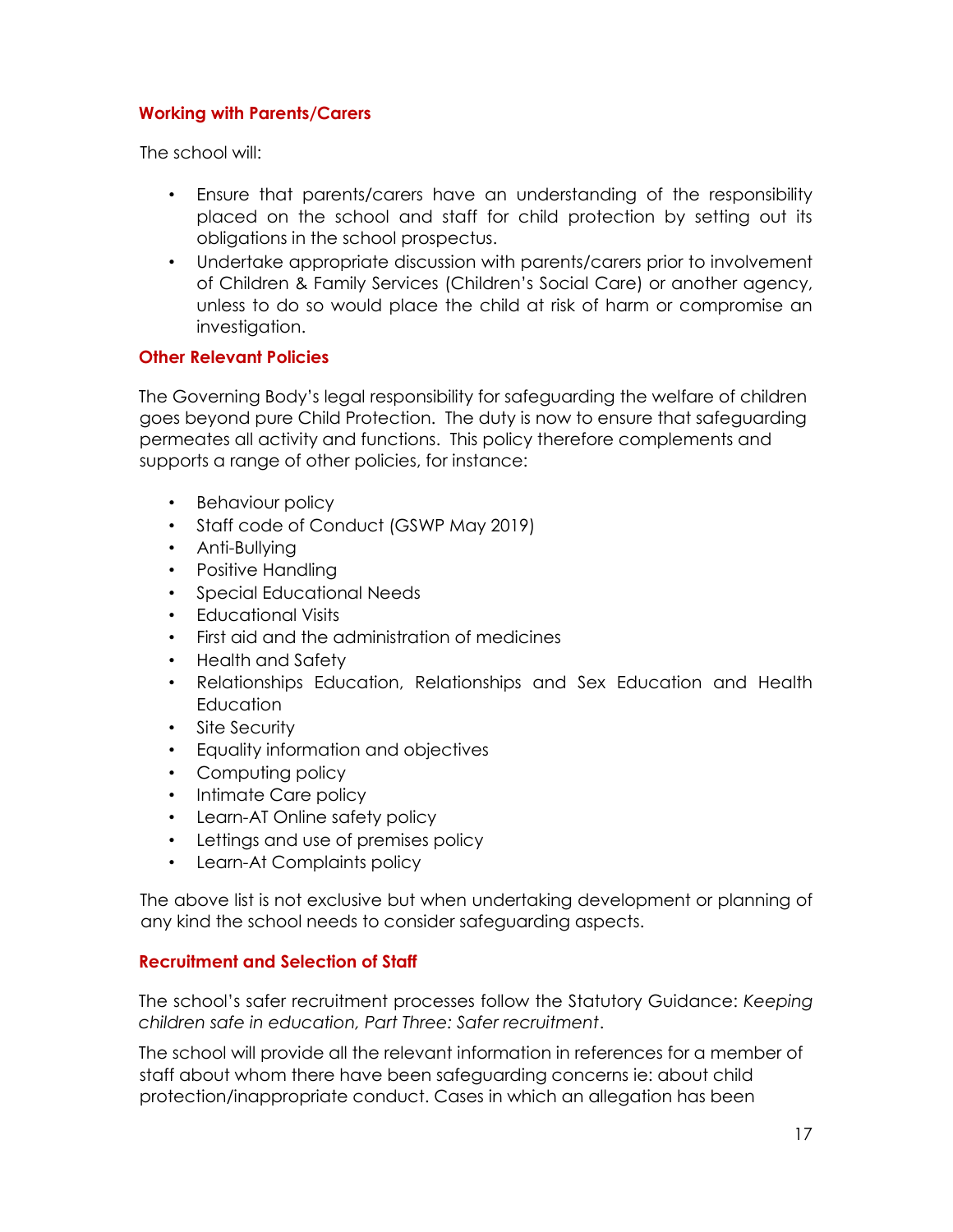proven to be unsubstantiated, unfounded, false or malicious will not be included in employer references. A history of repeated safeguarding concerns or allegations which have all been found to be unsubstantiated, malicious etc. will also not be included in a reference.

The school has an open safeguarding ethos regularly addressing safeguarding responsibilities during staff meetings and fostering an ongoing culture of vigilance. All new staff and volunteers receive a safeguarding induction and are briefed on the code of conduct for adults working with children. The Leicestershire County Council leaflets "Education Child Protection" and "Safer Working in Education Settings" are given to all staff and are the basis for the safeguarding induction.

In line with statutory requirements, every interview panel for school staff will have at least one member (teacher/manager or governor) who has undertaken safer recruitment training.

Staff and volunteers who provide early years or later years childcare and any managers of such childcare are covered by the disqualification regulations of the Childcare Act 2006 and are required to declare relevant information - see statutory guidance: Disqualification under the Childcare Act 2006 (last updated August 2018).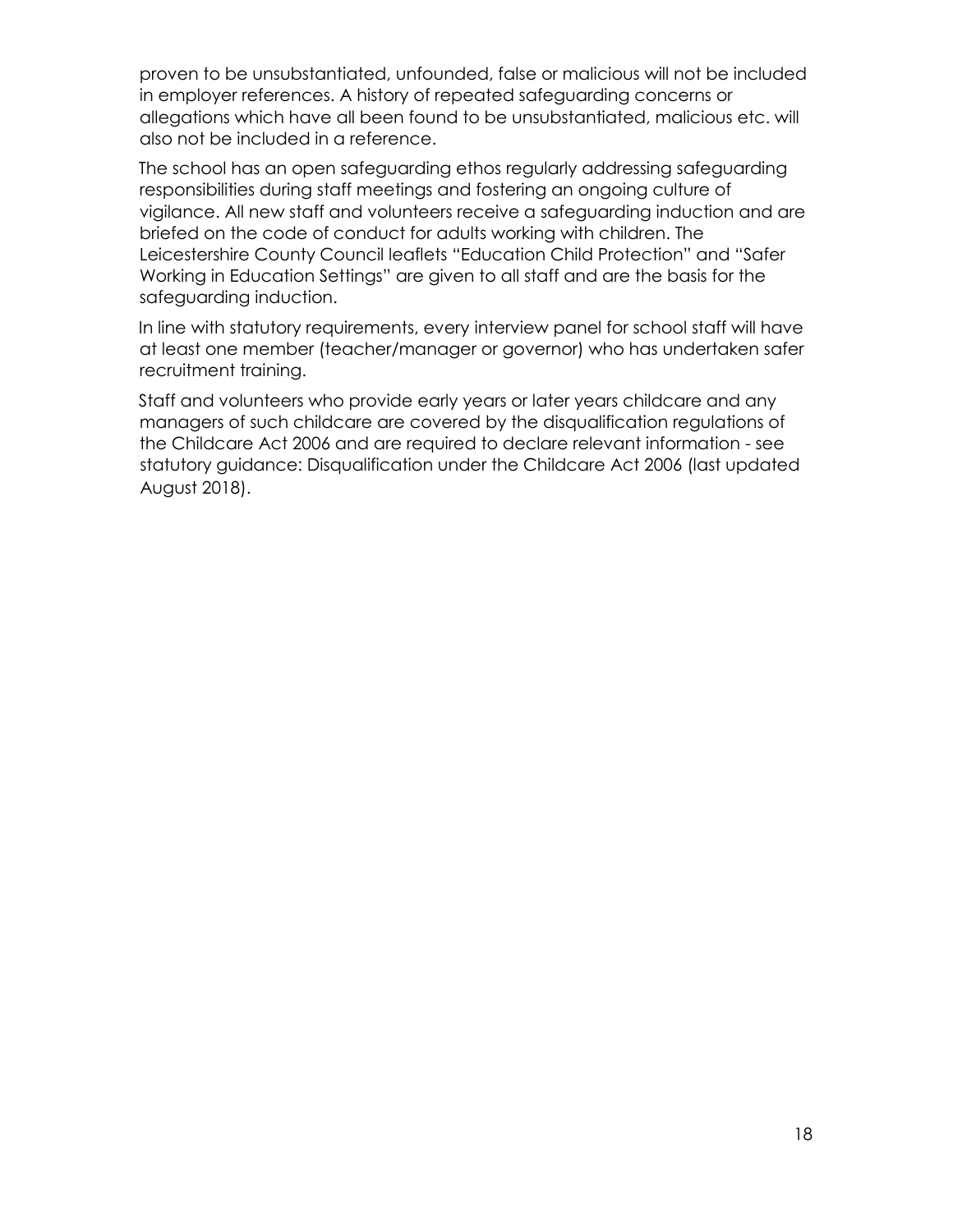# **APPENDIX 1: PROCEDURE TO FOLLOW IN CASES OF POSSIBLE, ALLEGED OR SUSPECTED ABUSE, OR SERIOUS CAUSE FOR CONCERN ABOUT A CHILD**

#### **Contents**

|   | General                                                          |  |
|---|------------------------------------------------------------------|--|
| B | Individual Staff/Volunteers/Other Adults - main procedural steps |  |
|   | Designated Safeguarding Lead – main procedural steps             |  |

#### **A. General**

a) The Leicestershire and Rutland Safeguarding Children Partnership' Procedures contain the inter-agency processes, protocols and expectations for safeguarding children. (Available on the website [www.lrsb.org.uk\):](http://www.lrsb.org.uk/) The Designated Safeguarding Lead is expected to be familiar with these, particularly the indicators of abuse and neglect referral processes.

It is important that all parties act swiftly and avoid delays.

Any person may seek advice and guidance from the First Response Professionals Consultation Line, particularly if there is doubt about how to proceed (see contacts at the start of this policy document). Any adult, whatever their role, can take action in his/her own right to ensure that an allegation or concern is investigated and can report to the investigating agencies.

Written records, dated and attributed, must be made to what has been alleged, noticed and reported, and passed to a DSL, kept securely and confidentially.

In many cases of concern there will be an expectation that there have already been positive steps taken to work with parents and relevant parties to help alleviate the concerns and effect an improvement for the child. This is appropriate where it is thought a child may be in need in some way and require assessment to see whether additional support and services are required. An example might be where it is suspected a child may be the subject of neglect. In most cases the parents' knowledge and consent to the referral are expected, unless there is reason for this not being in the child's interest. However, there will be circumstances when informing the parent/carer of a referral that might put the child at risk, and in individual cases advice from the children's social care will need to be taken.

#### **B. Individual Staff/Volunteers/Other Adults – main procedural steps**

a) When a child makes a disclosure, or when concerns are received from other sources, do not investigate, ask leading questions, examine children, or promise confidentiality although it is ok to ask what happened. Children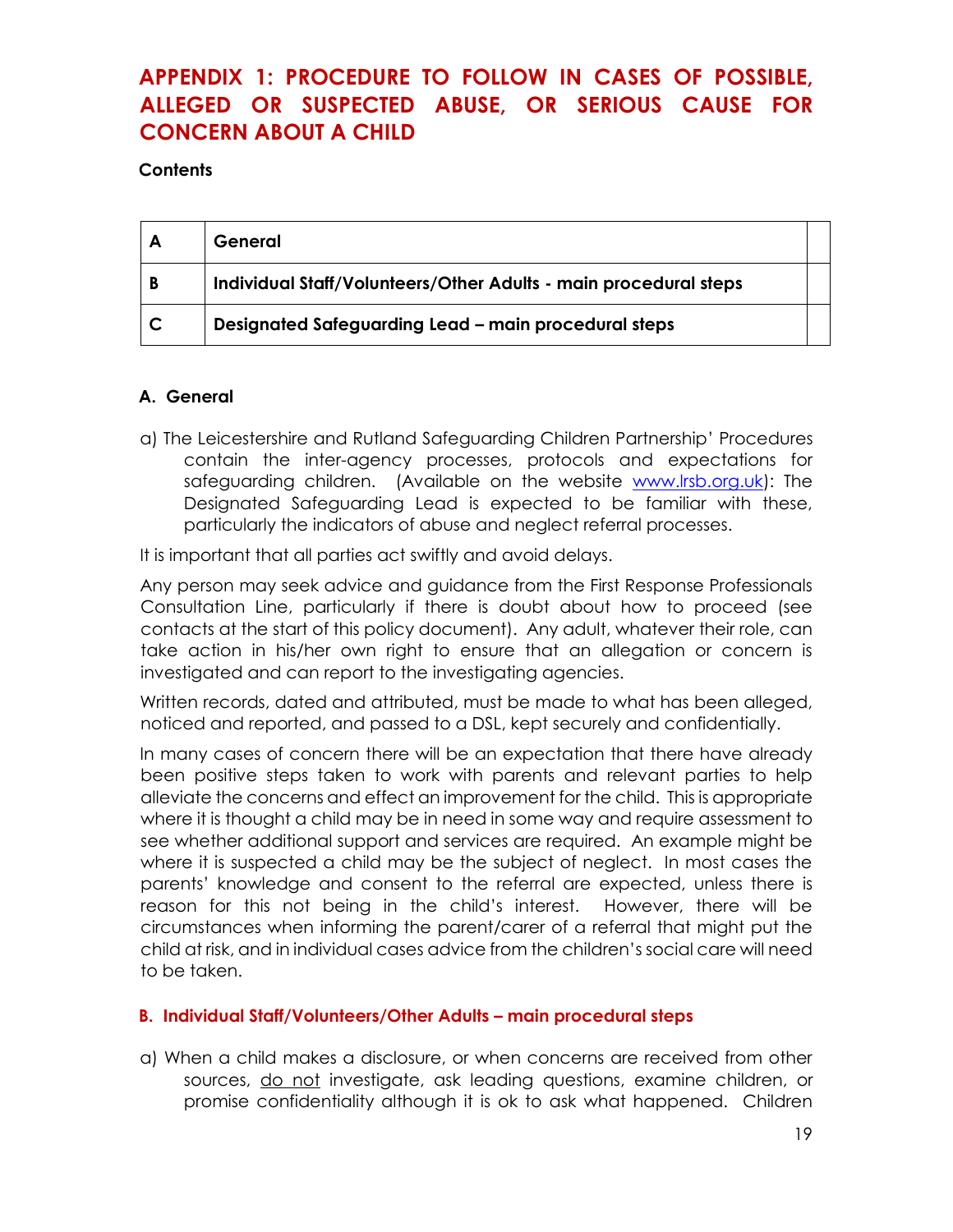making disclosures should be reassured and if possible at this stage should be informed what action will be taken next.

For support staff: As soon as possible write a dated and timed cause for concern form of what has been disclosed or noticed, said or done and report to a Designated Safeguarding Lead in the school.

If the concern involves the conduct of a member of staff or volunteer, a visitor, a governor, a trainee or another young person or child, the Headteacher must be informed.

If the safeguarding concern or allegation is about the Headteacher, the information should normally be passed to the Chair of Governors (or other senior manager in the MAT) or failing that to the Local Authority Allegations Manager (LADO).

If this has not already been done, inform the child (or other party who has raised the concern) what action you have taken.

#### **C. Designated Safeguarding Lead – main procedural steps**

a) Begin a case file which will hold a record of communications and actions in a coherent order, to be stored securely on CPOMs (see Section on Records, Monitoring and Transfer).

Where initial enquiries do not justify a referral to the investigating agencies inform the initiating adult and monitor the situation. If in doubt, seek advice from the First Response Professionals Consultation Line.

Share information confidentially with those who need to know.

Where there is a child protection concern requiring immediate, same day, intervention from Children's Social Care (Priority 1), the First Response Children's Duty should be contacted by phone (contact the local authority Children's Services where the child lives). Written confirmation should be made within 24 hours on the Multi-Agency Referral Form to Children's Social Care. All other referrals should be made using the online form (see link [http://lrsb.org.uk/childreport\).](http://lrsb.org.uk/childreport)

If the concern is about children using harmful sexual behaviour, also refer to the separate guidance, "Guidance for schools working with children who display harmful sexual behaviour" (Leicestershire LA Guidance).

If it appears that urgent medical attention is required arrange for the child to be taken to hospital (normally this means calling an ambulance) accompanied by a member of staff who must inform medical staff that non-accidental injury is suspected. Parents must be informed that the child has been taken to hospital.

Exceptional circumstances: If it is feared that the child might be at immediate risk on leaving school, take advice from the First Response Professionals Consultation Line (for instance about difficulties if the school day has ended, or on whether to contact the police). Remain with the child until the Social Worker takes responsibility. If in these circumstances a parent arrives to collect the child, the member of staff has no right to withhold the child, unless there are current legal restrictions in force (eg a restraining order). If there are clear signs of physical risk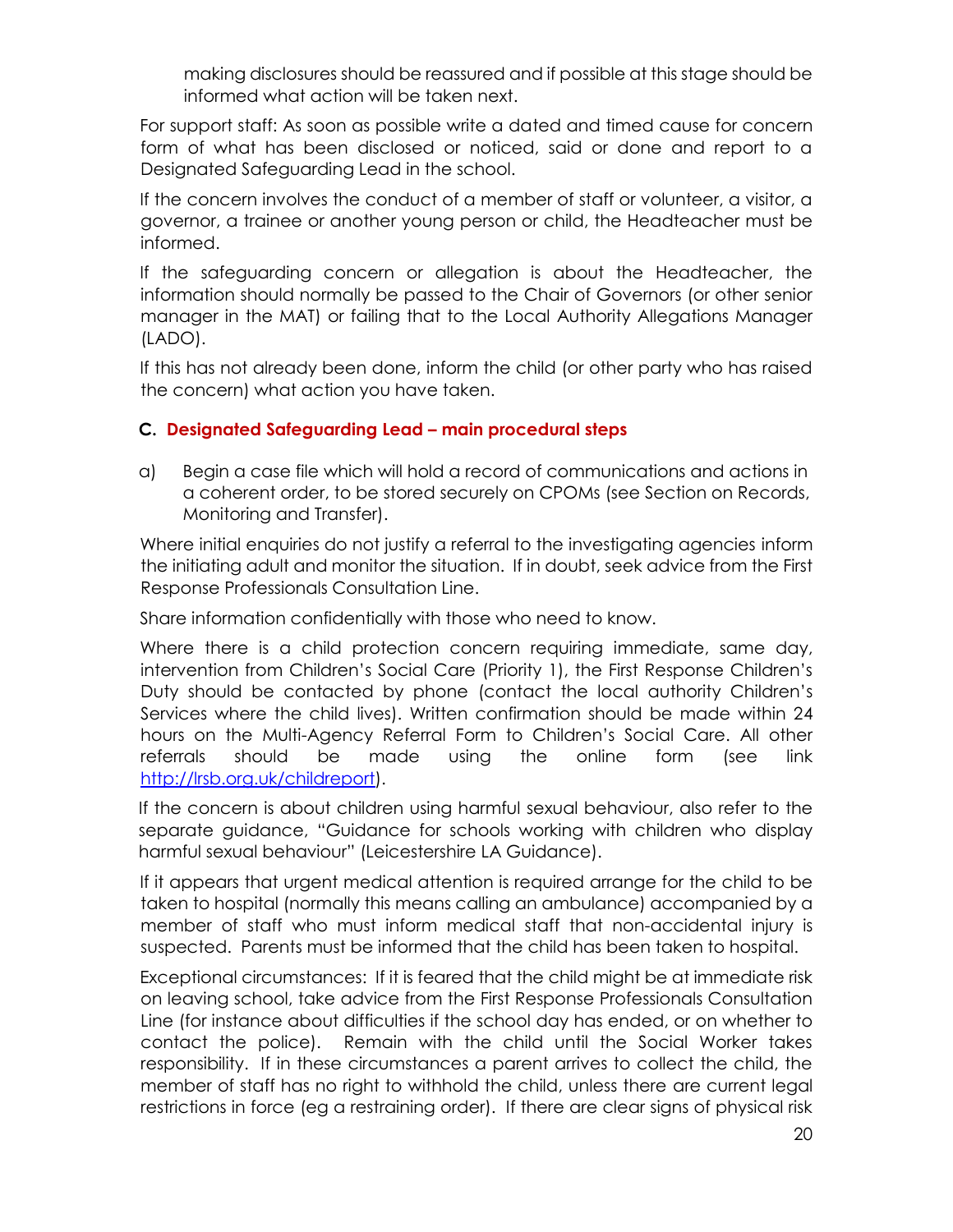or threat, First Response Children's Duty should be updated and the Police should be contacted immediately.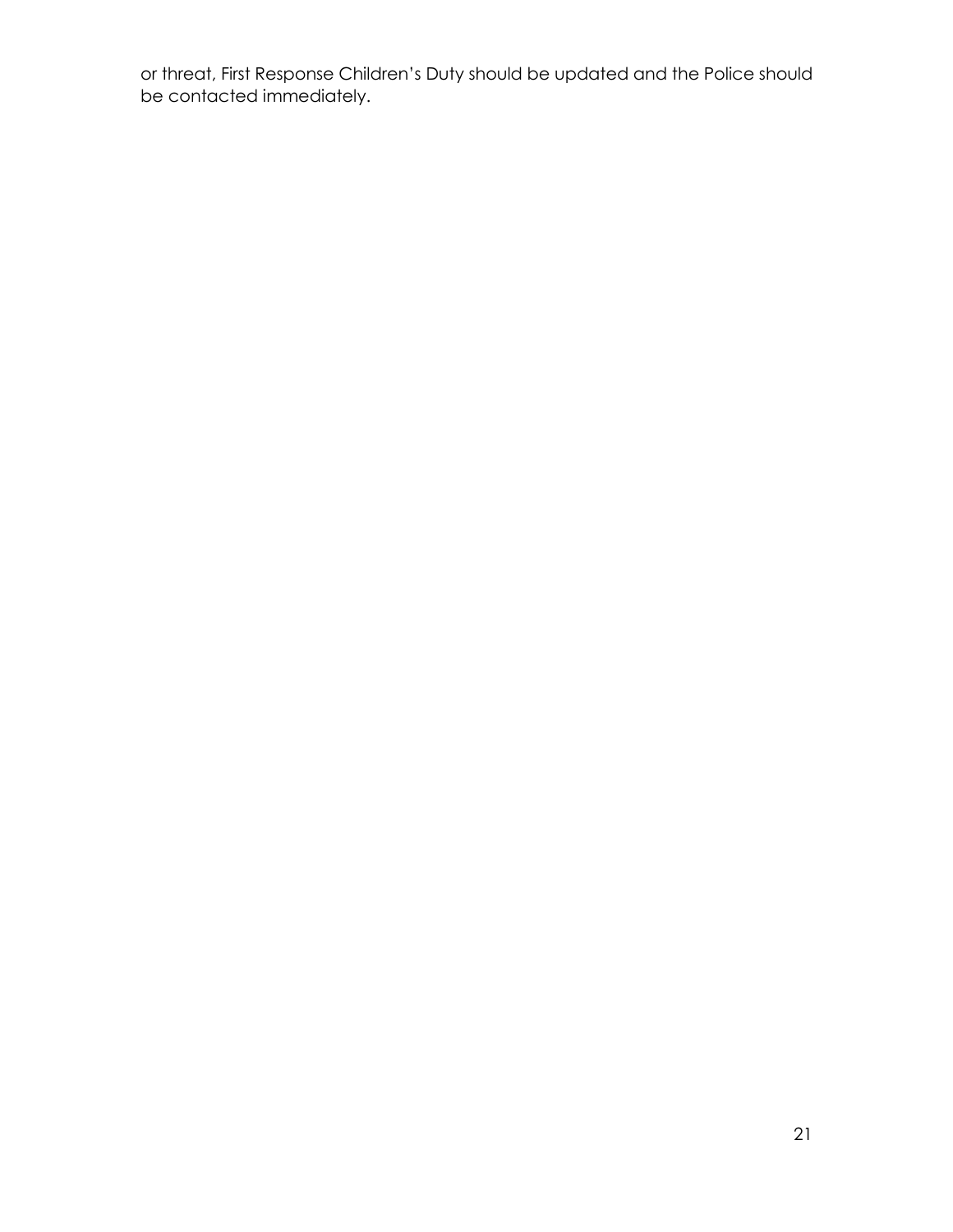# **APPENDIX 2: PROCESS FOR DEALING WITH SAFEGUARDING CONCERNS OR ALLEGATIONS AGAINST STAFF (INCLUDING HEADTEACHERS), SUPPLY TEACHERS, VOLUNTEERS AND CONTRACTORS**

(References to staff in this process include staff in schools, central services and volunteers. These procedures include descriptions of action undertaken by the school, and the Police).

These procedures should be followed in all cases in which there is an allegation or safeguarding concern that a person working with children has:

- behaved in a way that has harmed a child, or may have harmed a child;
- possibly committed a criminal offence against or related to a child;
- behaved towards a child or children in a way that indicates he or she would pose a risk of harm to children; or
- behaved or may have behaved in a way that indicates they may not be suitable to work with children.

There is also a school "Low-level concerns policy" which should be followed if the concern does not meet the allegations threshold above or is not considered serious enough to make a referral to the LADO.

Relevant documents:

• DfE "Keeping children safe in education: Statutory guidance for schools and colleges" (part 4: Allegations made against/concerns raised in relation to teachers, including supply teachers, other staff, volunteers and contractors)

### **1. Individual Staff/Volunteers/Other Adults who receive the allegation:**

i. Write and sign a dated and timed note of what has been disclosed or noticed, said or done. ii. Report immediately to the Headteacher. iii. Pass on the written record.

- iv. If the allegation or safeguarding concerns are about the conduct of the Headteacher, report immediately to the Chair of Trustees, Mrs Gill Weston who will convene the designated Trustee/ Governor panel. Pass on the written record.
- v. (If there is difficulty reporting to the Chair of Trustees, contact the Allegations Manager (LADO), Safeguarding and Improvement Unit as soon as possible.)

#### **2. Headteacher or Chair of Governors**

i. If there is no written record, write and sign a dated and timed note of what has been disclosed or noticed, said or done.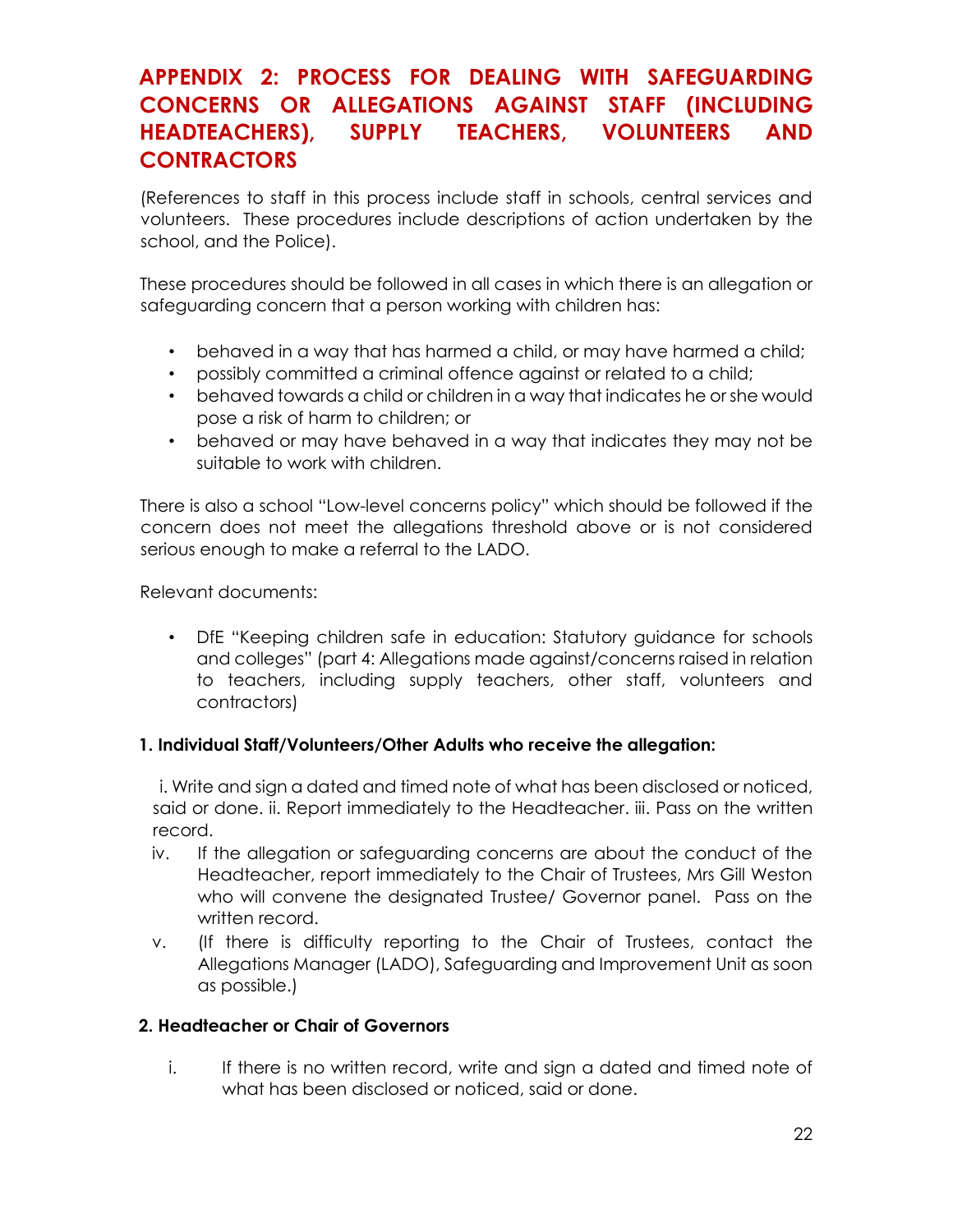- ii. Before taking further action notify and seek advice from the Allegations Manager (LADO), Safeguarding and Improvement Unit on the same day.
- iii. You may be asked to clarify details or the circumstances of the allegation, but this must not amount to an investigation at this stage. iv. Copies of the documents concerning the allegation must be sent to the Allegations Manager (LADO), Safeguarding and Improvement Unit on the same day, ideally by secure email such as egress.

v. Report to First Response Children's Duty if the Allegations Manager (LADO), so advises or if circumstances require a referral concerning a child. vi. Ongoing involvement in cases:

- Liaison with the Allegations Manager (LADO)
- Co-operation with the investigating agency's enquiries as appropriate (including working closely with the employment agency in the case of supply teachers).
- Consideration of employment issues and possible disciplinary action where the investigating agencies take no further action.
- Possible referral to the DBS or The Teaching Regulation Agency, depending on the outcome.

### **3. Designated Trustee/ Governor panel (only relevant in the case of an allegation**

#### **against the Headteacher)**

- i. If there is no written record, write a dated and timed note of what has been disclosed or noticed, said or done.
- ii. Notify the Allegations Manager (LADO), Safeguarding and Improvement Unit on the same day.
- iii. You may be asked to clarify details or the circumstances of the allegation, but this must not amount to an investigation.
- iv. Copies of the documents concerning the allegation must be sent to the Allegations Manager (LADO), Safeguarding unit on the same day, ideally by secure email such as egress.
- v. Report to children's social care if the Allegations Manager (LADO), Safeguarding unit so advices; in cases concerning Headteachers, the report to children's social care is sometimes undertaken by the Allegations Manager, Safeguarding unit on behalf of the Chair of Trustees, following discussion.
	- Liaison with the Allegations Manager (LADO), Safeguarding unit.
	- Co-operation with the investigating agencies enquiries as appropriate.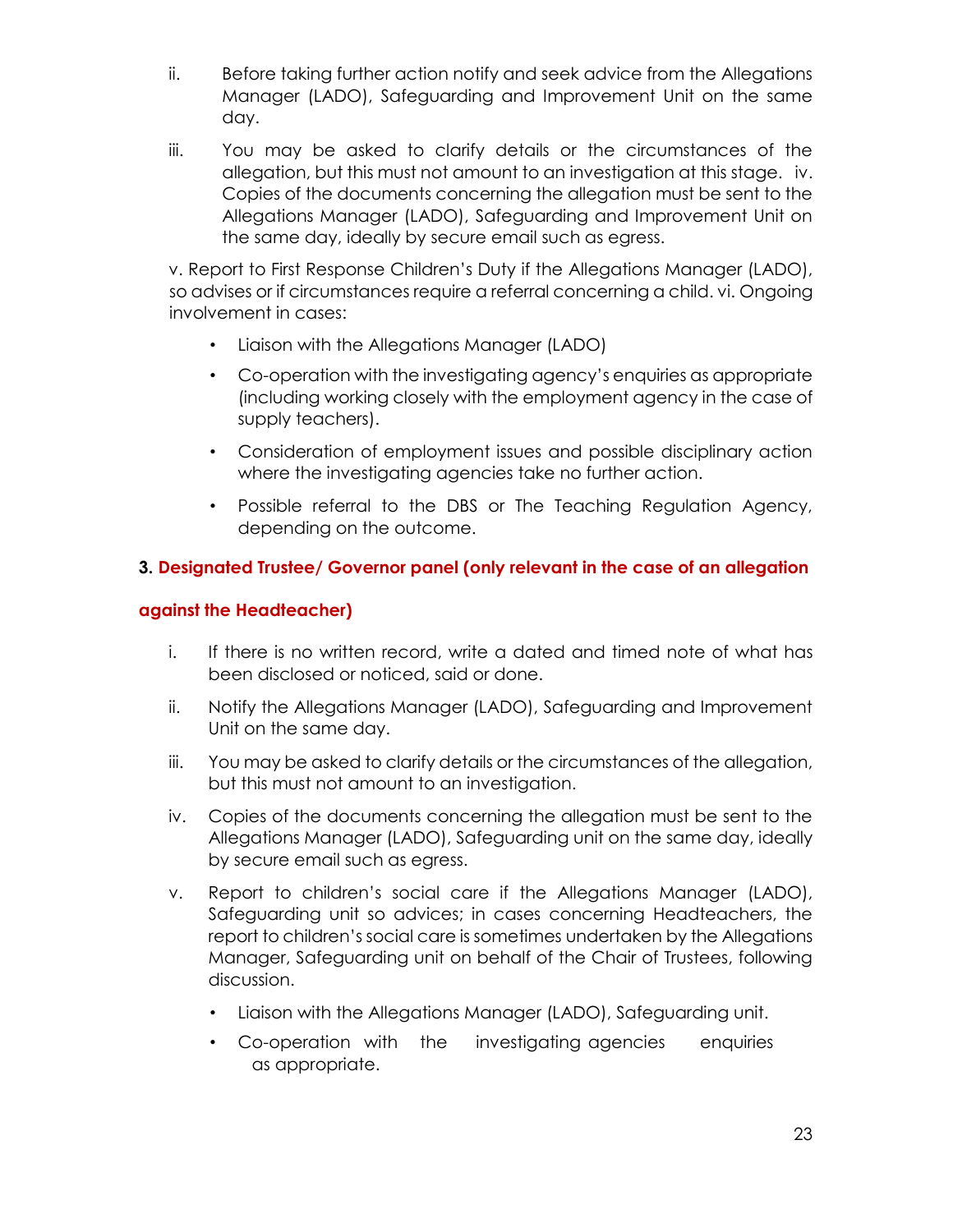• Consideration of employment issues and possible disciplinary action where the investigating agencies take no further action.

# **APPENDIX 3: Low-level Concerns Policy**

#### **1.0 Purpose**

- 1.1 This policy sets out a framework whereby staff are expected to report concerns, no matter how small, about their own behaviour or that of another member of staff, volunteer, supply teacher, contractor or other person working in school. Its purpose is to help create and embed a culture of openness, trust and transparency in which the clear values and expected behaviour set out in the "Guidance for safer working practice for those working with children and young people in education settings" (May 2019) (sometimes called the safeguarding code of conduct) are lived, monitored, and reinforced.
- 1.2 The policy should be read in conjunction with the current statutory guidance – "Keeping Children Safe in Education" Part 4, Section 2.

#### **2.0 Who does the policy apply to?**

2.1 This policy applies to all staff and other individuals who work or volunteer in school.

#### **3.0 Definition of a low-level concern**

3.1 A low-level concern is any concern, no matter how small, even if no more than causing a sense of unease or a 'nagging doubt', that a person working in or on behalf of the school may have acted in a way that:

- is inconsistent with the "Guidance for safer working practice" (May 2019), including inappropriate conduct outside of work, and
- does not meet the allegations threshold or is otherwise not considered serious enough to make a referral to the LADO

#### **4.0 Reporting low-level concerns**

- 4.1 Where a low-level concern has been identified this will be reported as soon as possible to the **headteacher**. However, it is never too late to share a low-level concern if this has not already happened.
- 4.2 Where the headteacher is not available, the information will be reported to the Designated Safeguarding Lead or Deputy (ie the most senior member of SLT acting in this role).
- 4.3 Low-level concerns about the Designated Safeguarding Lead will be reported to the headteacher and those about the headteacher will be reported to the Chair of Trustees.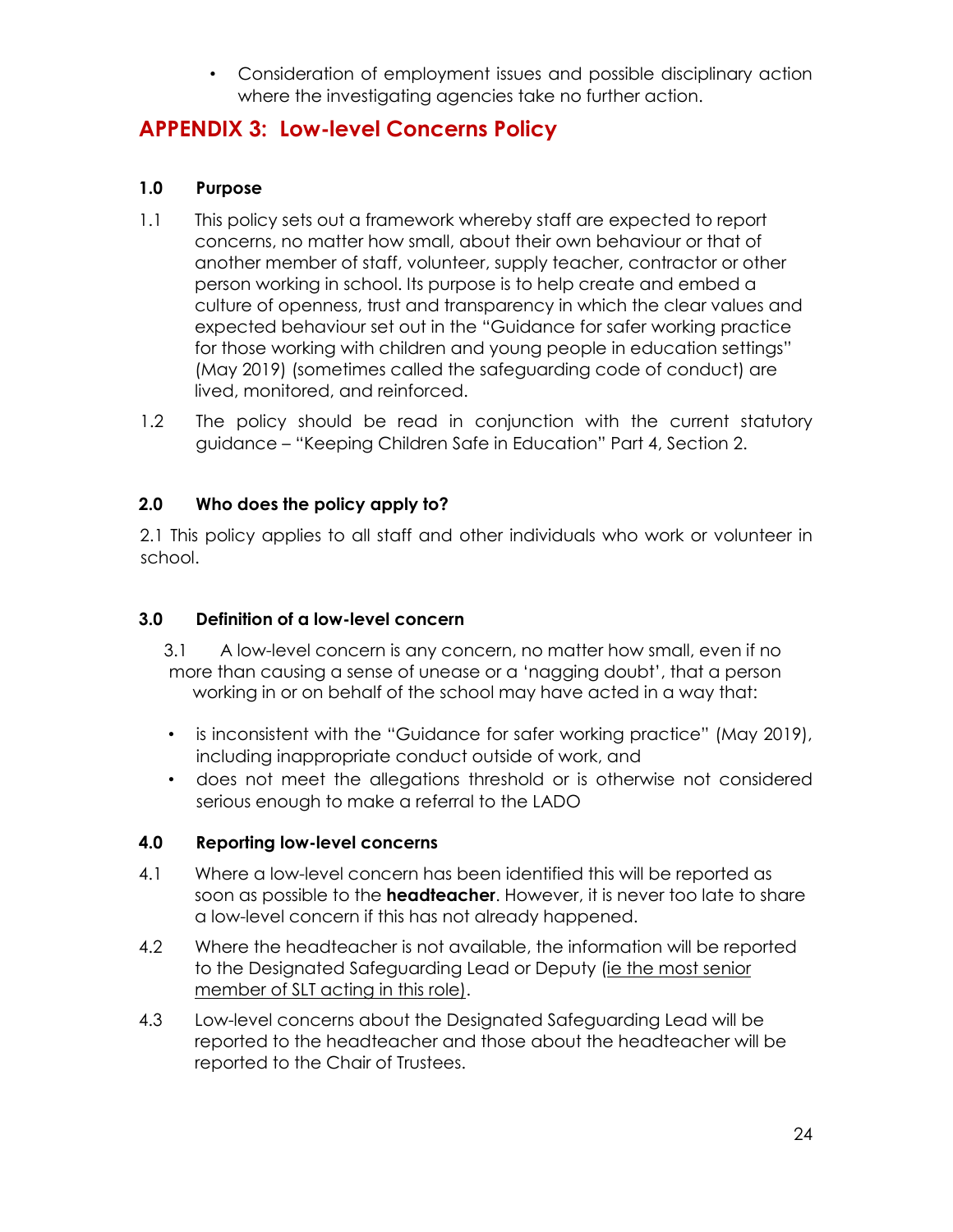4.4 Where the low-level concern has been reported to the Designated Safeguarding Lead, they will inform the headteacher of the details as soon as possible.

#### **5.0 Recording concerns**

- 5.1 A summary of the low-level concern should be written down, signed, timed, dated and shared by the person bringing the information forward.
- 5.2 Where concerns are reported verbally to the headteacher a record of the conversation will be made by the headteacher which will be signed, timed, and dated.

#### **6.0 Responding to low-level concerns**

- 6.1 Where a low-level concern has been raised this will be taken seriously and dealt with promptly. The headteacher will:
	- Speak to the person reporting the concern to gather all the relevant information
	- Speak to the individual about the concern raised to ascertain their response, unless advised not to do so by the LADO or Police (HR advice may also need to be taken).
	- Where necessary further investigation will be carried out to gather all relevant information. This may involve speaking to any potential witnesses.
	- The information reported and gathered will then be reviewed to determine whether the behaviour,

i) is consistent with the "Guidance for safer working practice for those working with children and young people in education settings" (May 2019): no further action will be required, ii) constitutes a low-level concern: no further action is required, or additional training/guidance/support may be required to rectify the behaviour via normal day to day management processes. The employee should understand that failure to improve or a repeat of the behaviour may lead to further action being taken, e.g. either via the Performance Management Policy or Disciplinary Policy.

 $iii)$  is serious enough to consult with or refer to the LADO: a referral should be made to the LADO and advice taken from HR. In this case the school's Managing Allegations procedure within the Safeguarding Policy and Disciplinary Policy will be followed.

iv) when considered with any other low-level concerns that have previously been raised about the same individual, should be reclassified as an allegation and referred to the LADO or Police: a referral should be made to the LADO and advice taken from HR. In this case the school's Managing Allegations procedure within the Safeguarding Policy and Disciplinary Policy will be followed.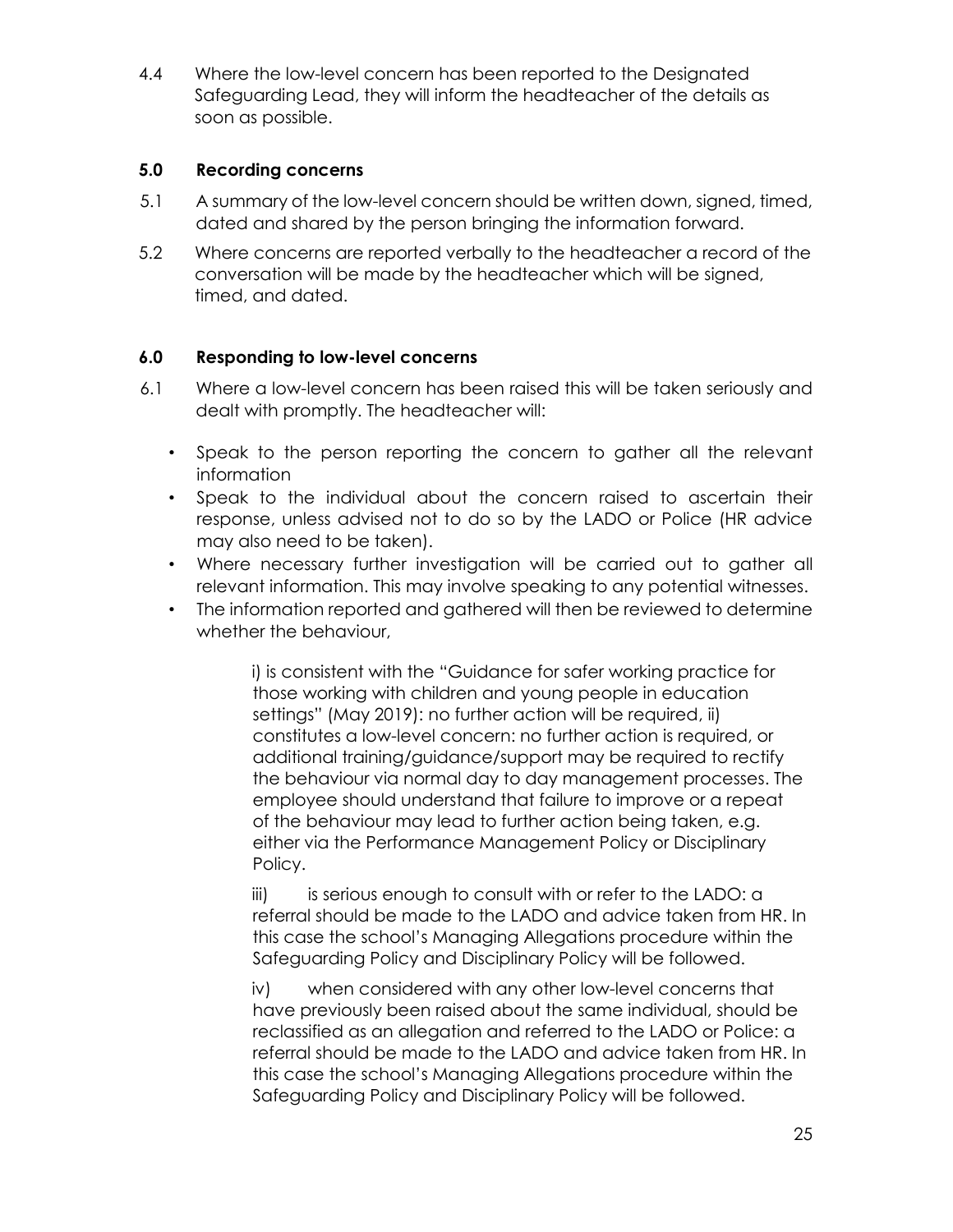• Records will be made of, i) all internal conversations including any relevant witnesses, ii) all external conversations eg with the LADO iii) the decision and the rationale for it, iv) any action taken

#### **7.0 Can the reporting person remain anonymous?**

**7.1** The person bringing forward the concern will be named in the written record. Where they request to remain anonymous this will be respected as far as possible. However, there may be circumstances where this is not possible e.g. where a fair disciplinary investigation is needed or where a later criminal investigation is required.

#### **8.0 Should staff report concerns about themselves (i.e. self-report)?**

**8.1** It may be the case that a person finds themselves in a situation which could be misinterpreted, or might appear compromising to others; or they may have behaved in a manner which on reflection they consider falls below the standard set out in the "Guidance for safer working practice". In these circumstances they should selfreport. This will enable a potentially difficult situation to be addressed at an early opportunity if necessary.

#### **9.0 Where behaviour is consistent with the "Guidance for safer working practice" (May 2019)**

**9.1** Feedback will be given to both parties to explain why the behaviour was consistent with the "Guidance for safer working practice".

#### **10.0 Should the low-level concerns file be reviewed?**

**10.1** The records will be reviewed periodically, and whenever a new low-level concern is added, so that potential patterns of concerning, problematic or inappropriate behaviour can be identified and referred to the LADO if required. A record of these reviews will be retained.

#### **11.0 References**

11.1 Low-level concerns will not be included in references unless a low-level concern, or group of concerns, has met the threshold for referral to the LADO and found to be substantiated.

#### **12.0 What is the role of the Governing Body?**

12.1 The headteacher will regularly inform the Governing Body about the implementation of the low-level concerns policy including any evidence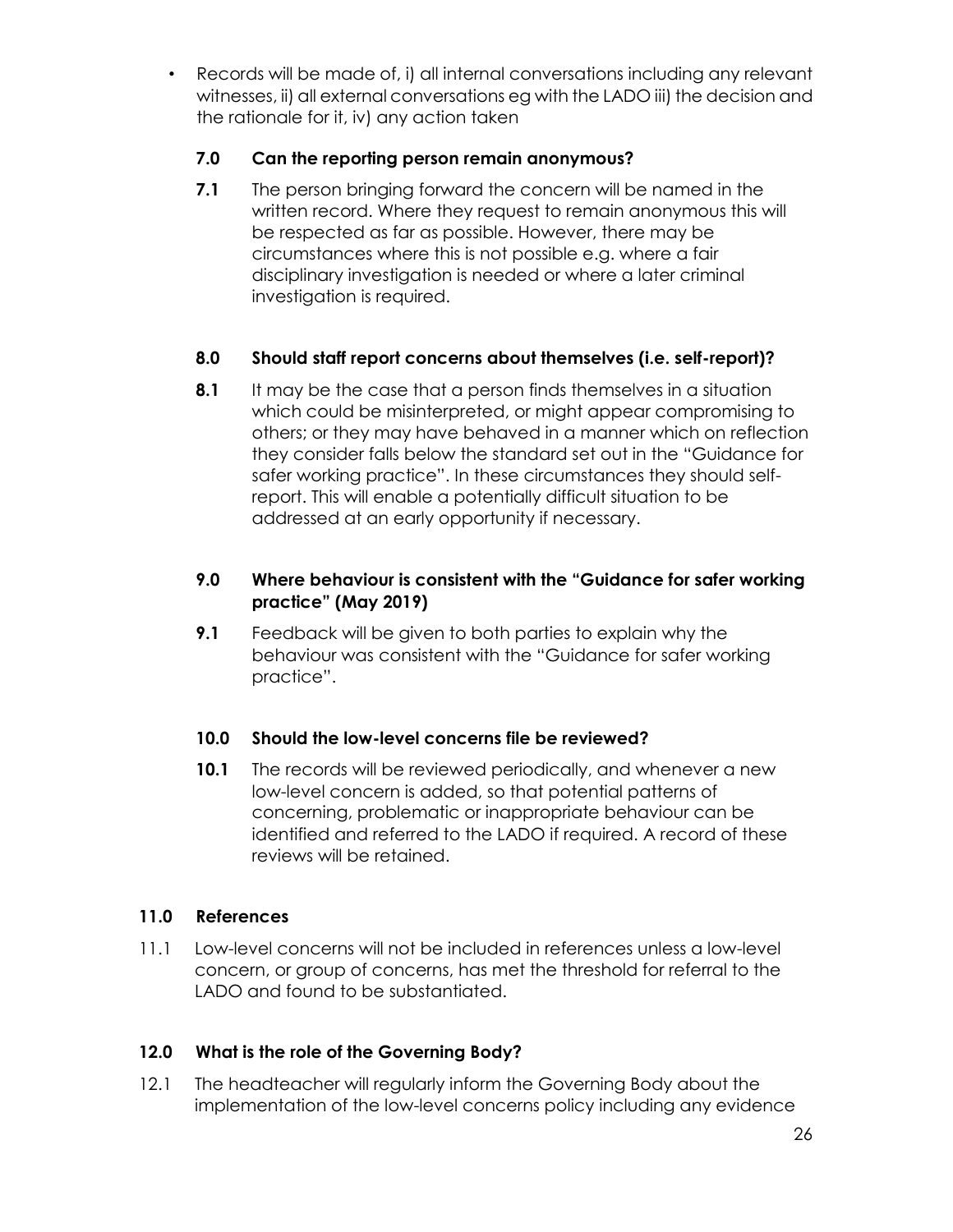of its effectiveness eg with relevant data. The Safeguarding Governor may also review an anonymised sample to ensure that these concerns have been handled appropriately.

# **APPENDIX 4: Information for Parents**

#### **Wording in the school's prospectus and on the website**

#### *Child Protection: Safeguarding children – Information for Parents*

*Our school feels it is of the utmost importance to have good systems for protecting children and safeguarding their welfare, throughout all the activities which the school undertakes. This means that staff and volunteers must be alert to possible concerns about every pupil, and to report these in a proper fashion. The school has a safeguarding and child protection policy: parents may request a copy of this.* 

*It is important for parents to be aware that:* 

- *Staff and volunteers in the school have a duty to report concerns about a child,*  whether this means the child may be in need of additional support or help of *some kind or whether it is thought that a child may have been abused or be at risk of abuse.*
- *There are four categories of abuse: physical, sexual, emotional, neglect. We also have a duty to be aware of peer to peer abuse, sexting, children missing from education, child sexual exploitation, so-called 'honour based' violence, private fostering arrangements and those vulnerable to extremism and radicalisation*
- *In some cases the school is obliged to refer children to children's social care team, the PREVENT team or local safeguarding team, for children to be assessed for their needs or if an investigation into possible child abuse is required. In many cases there will already have been discussions between school staff and the parents of the child, and the situation and concerns will not be a surprise to the parents. However, parents may not be told that the school has referred their child to children's social care if it is thought that this might put the child at risk.*
- *Children's social care tries to carry out its enquiries in a sensitive fashion. It has*  to gather information and generally it can be open with parents about the *steps being taken.*
- *If you think your child may have been abused you should contact the children's social care office. If you think the abuse may have happened in school, contact the Headteacher or the Designated Safeguarding Lead, who is Mrs Kerry Rodger, Headteacher or Mrs Rachel O Hara, deputy head teacher and deputy DSL. If you think your child has been hurt, arrange to visit your doctor or take them to the nearest outpatients immediately. Comfort and reassure your child.*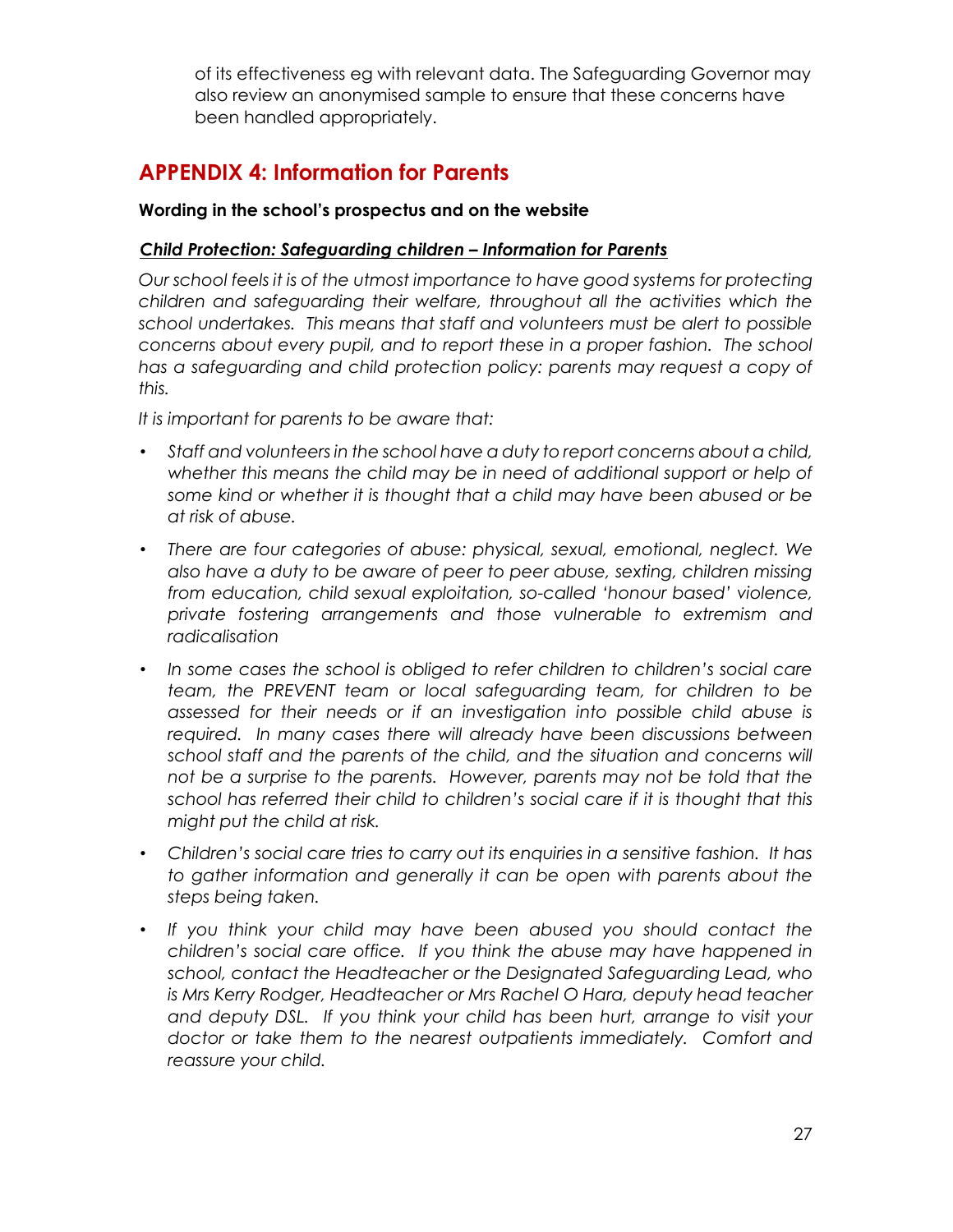• *If school staff need to express concerns about a child or refer a child to children's social care, it is understood that this can cause distress or anger for the child's parents.* 

*For parents' enquiries please contact: Mrs Kerry Rodger, Headteacher*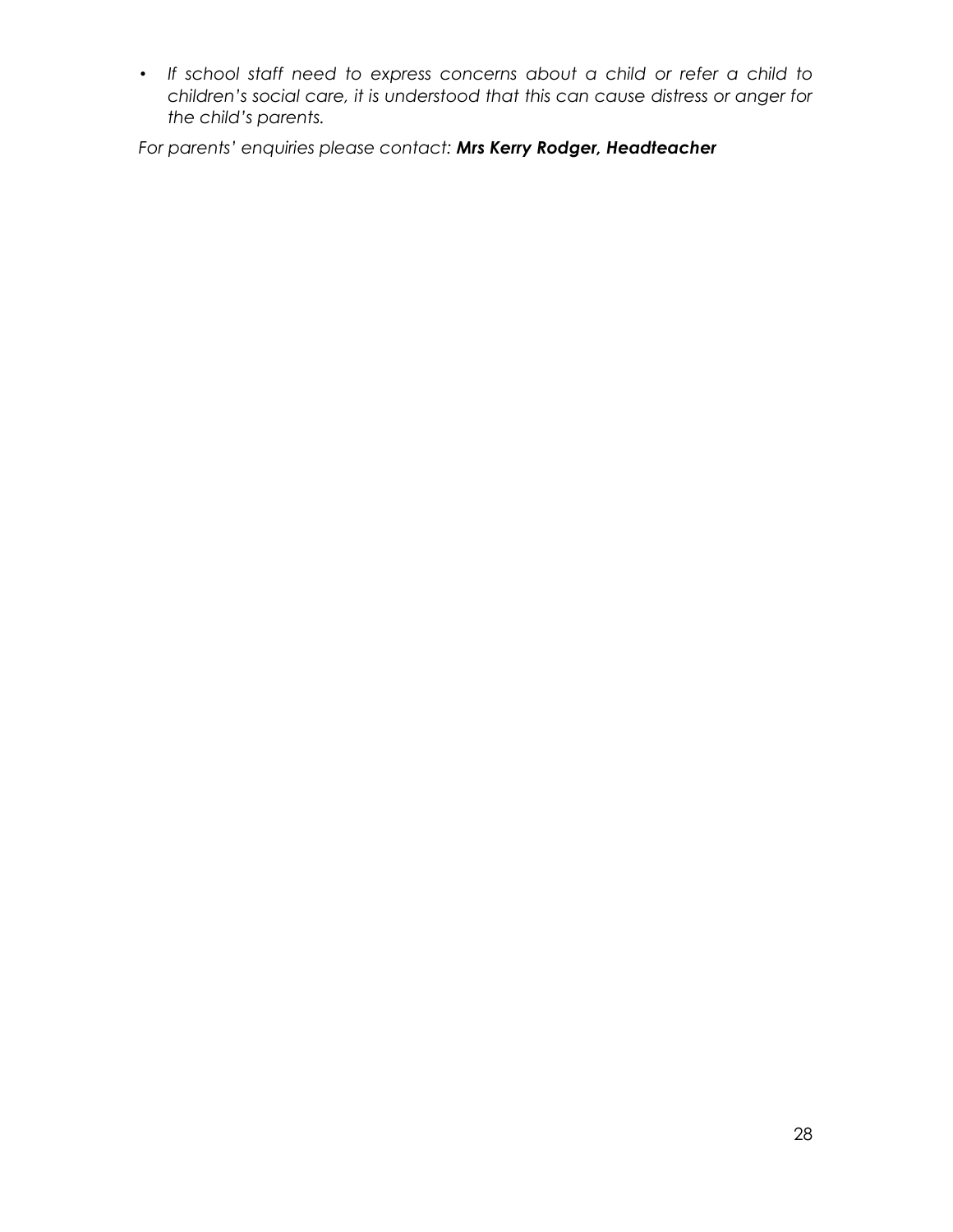# **APPENDIX 5: SGF1 – Safeguarding Children and Young Adults Form (copies of this form are available on the school staff team and in the staffroom)**

## **SAFEGUARDING CAUSE FOR CONCERN FORM**

The DSL at Blaby Stokes Primary School is -Kerry Rodger (Headteacher) Deputy DSL Rachel O'Hara (Deputy Head) Emily Ballard (AHT) Hannah Winn<br>Laura Jessop (SENDCO) Izzy Reid-Mackay (SENDCO)



STUDENT DETAILS

| NAME:                |             |                     |
|----------------------|-------------|---------------------|
| DOB:                 | YEAR/CLASS: | <b>SEND STATUS:</b> |
| <b>ADDRESS:</b>      |             |                     |
| <b>STAFF DETAILS</b> |             |                     |
| STAFF NAME.          |             |                     |

| <b>STAFF NAME:</b>                          |       |
|---------------------------------------------|-------|
| Date of incident / report / disclosure:     | Time: |
| Location of incident / report / disclosure: |       |
| Date / time record is being made:           |       |

For any sections below continue recording overleaf if necessary, ensuring it is signed & dated

**CONCERN DETAILS** 

| <b>NATURE OF CONCERN:</b>                                                                                                                                                                                |
|----------------------------------------------------------------------------------------------------------------------------------------------------------------------------------------------------------|
| Provide details of the incident or concerns you have including times, dates, description of any injuries (use body diagram to indicate area of injury), witness details,                                 |
| what you have observed, heard or been told, if the information is first hand, fact or opinion, any other relevant details I information, etc. Ensure you clearly record                                  |
| the voice of the child's (suggestion - use capital letters to ensure it can be easily recognised). Ensure you act in a timely manner when reporting concerns, especially<br>if there is an injury noted. |
| Please dearly sign and date the record at the end of your statement.                                                                                                                                     |
|                                                                                                                                                                                                          |
|                                                                                                                                                                                                          |
| Front                                                                                                                                                                                                    |
| Back                                                                                                                                                                                                     |

TO BE COMPLETED BY A DESIGNATED SAFEGUARDING LEAD



This form should be used to record concerns about a young person. It should be completed as accurately as possible & passed directly to the Designated Safeguarding Lead or Deputy DSL (see above) who should action & then file securely. The school's child protection & safeguarding procedures should always be followed.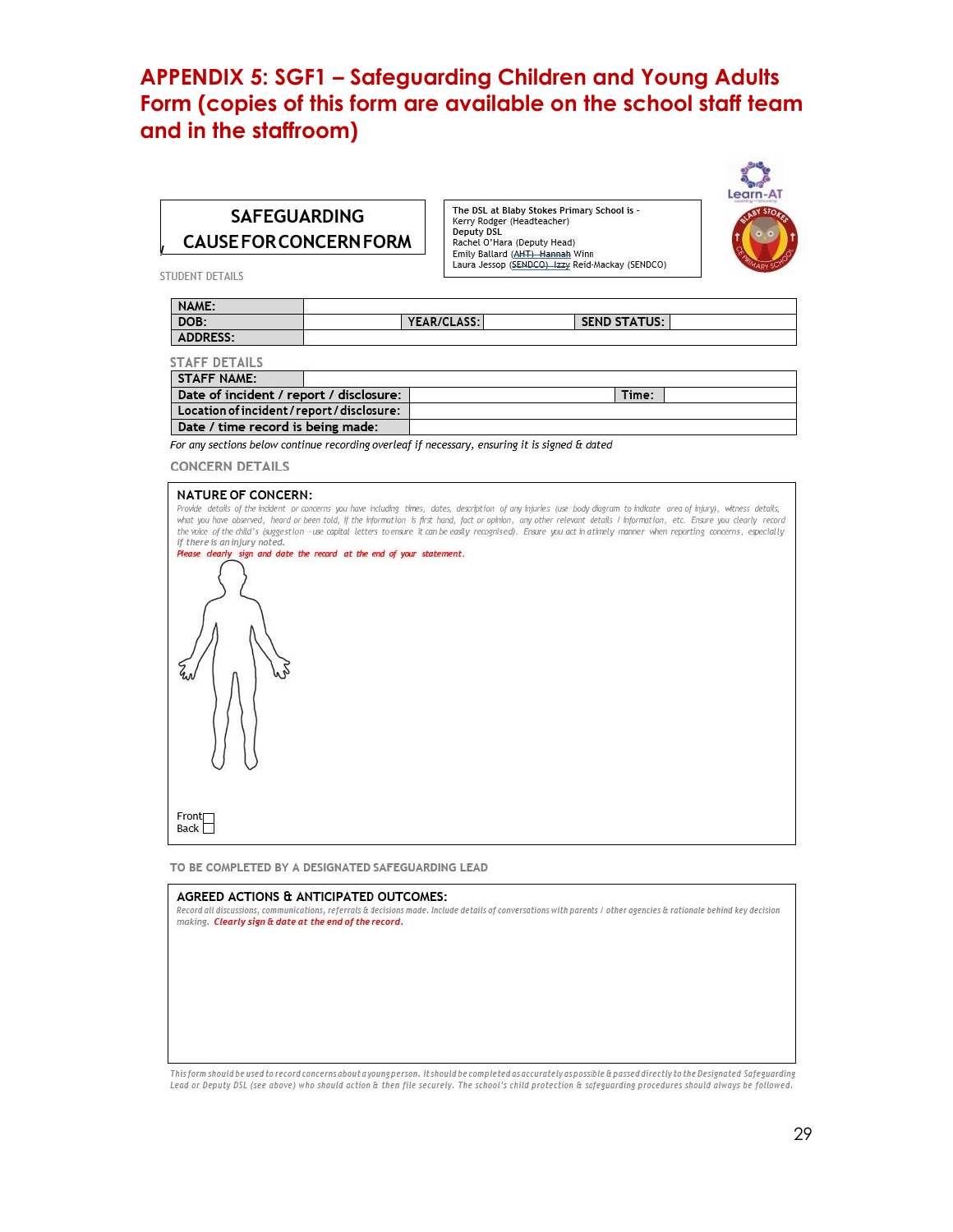## **Appendix 6: Use of computers, cameras and mobile phones**

Extract from the Learn-AT E-Safety policy

#### *Pupils using mobile devices in school*

*Pupils may bring mobile devices into school, but are not permitted to use them during the school day. Pupils who need mobile phones to communicate with their parents or carers*  for safety reasons on the way to and from school may leave their phones securely in the *classroom during the school day and collect them at home-time.* 

*Any breach of the acceptable use agreement by a pupil may trigger disciplinary action in line with the school behaviour policy, which may result in the confiscation of their device.* 

#### *Staff using work devices outside school*

*Staff members using a work device outside school must not install any unauthorised software on the device and must not use the device in any way which would violate the school's terms of acceptable use* 

*Staff must ensure that their work device is secure, encrypted and password-protected, and that they do not share their password with others. They must take all reasonable steps to ensure the security of their work device when using it outside school. Any USB devices containing data relating to the school must be encrypted.* 

*If staff have any concerns over the security of their device, they must seek advice from the ICT manager.* 

*Work devices must be used solely for work activities.* 

#### *Staff use of personal devices*

*Staff members must not use personal digital equipment, such as mobile phones and cameras, to record images of pupils, this includes when on school trips.* 

*Where possible, all school related work should be carried out on a work device. In any case where a personal computer, phone (for logging incidents on Arbor or sending a teams message to SLT for example) or laptop is used, staff must ensure that no personal data or sensitive data is stored on that device.* 

#### *How the school will respond to issues of misuse*

*When a pupil misuses the school's ICT systems or internet, we will follow the procedures set out in the behaviour policy. The action taken will depend on the individual circumstances, nature and seriousness of the specific incident, and will be proportionate.* 

*When a staff member misuses the school's ICT systems, or the internet, or misuses a personal device where the action constitutes misconduct, the matter will be dealt with in accordance with the staff disciplinary procedures. The action taken will depend on the individual circumstances, nature and seriousness of the specific incident.* 

*The school will consider whether incidents which involve illegal activity or content, or otherwise serious incidents, should be reported to the police.* 

#### **In addition to this policy the following guidelines are in place:**

• All telephone contact with parents or carers must be made using the school landline or mobile phone, not personal mobile phones.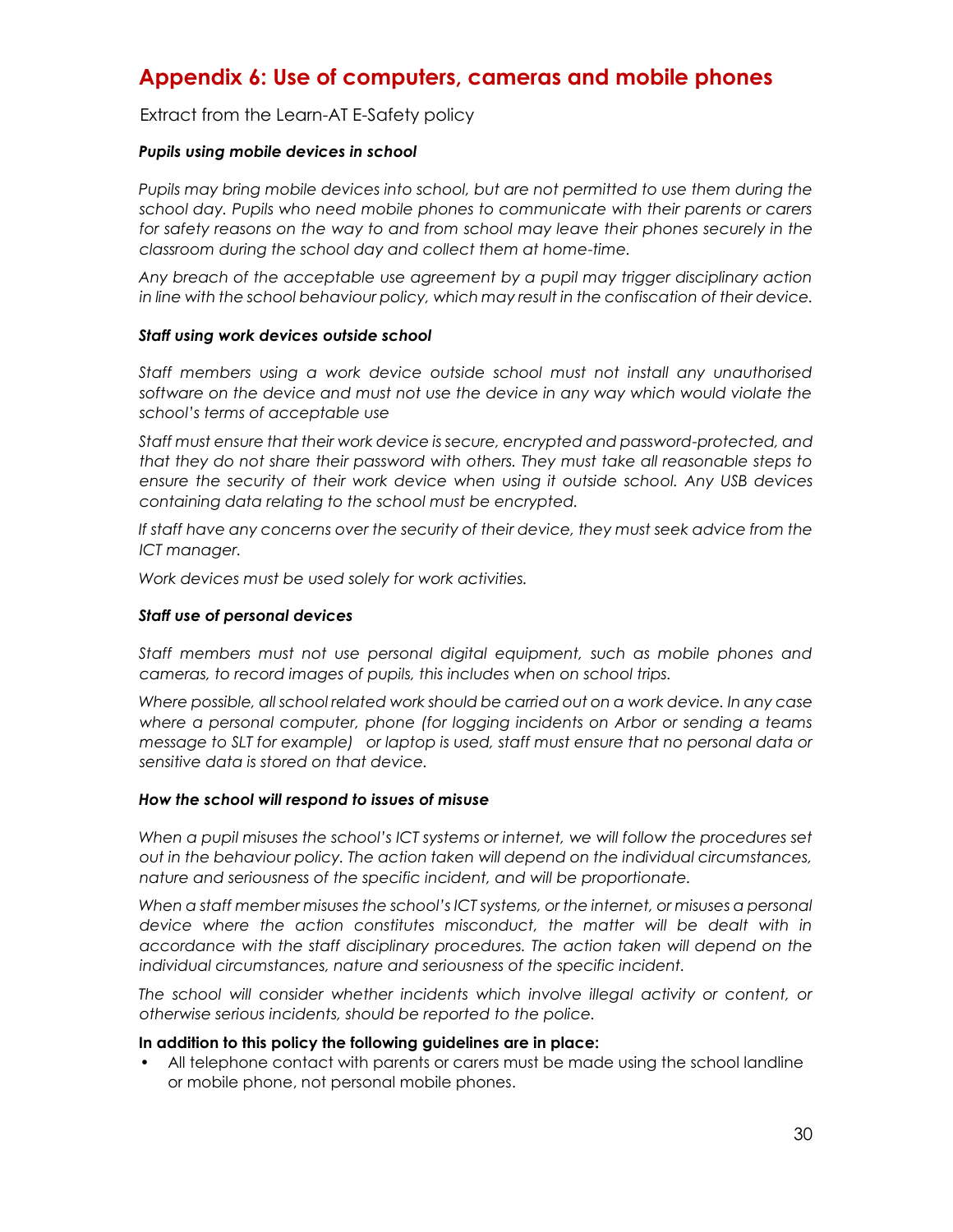• Parents or carers are permitted to take photographs of their own children using mobile phones or other personal devices during a school production or event, provided that photos of other people's children are not published on social networking sites such as Facebook. Taff members leading events with parents will re mind them of this duty.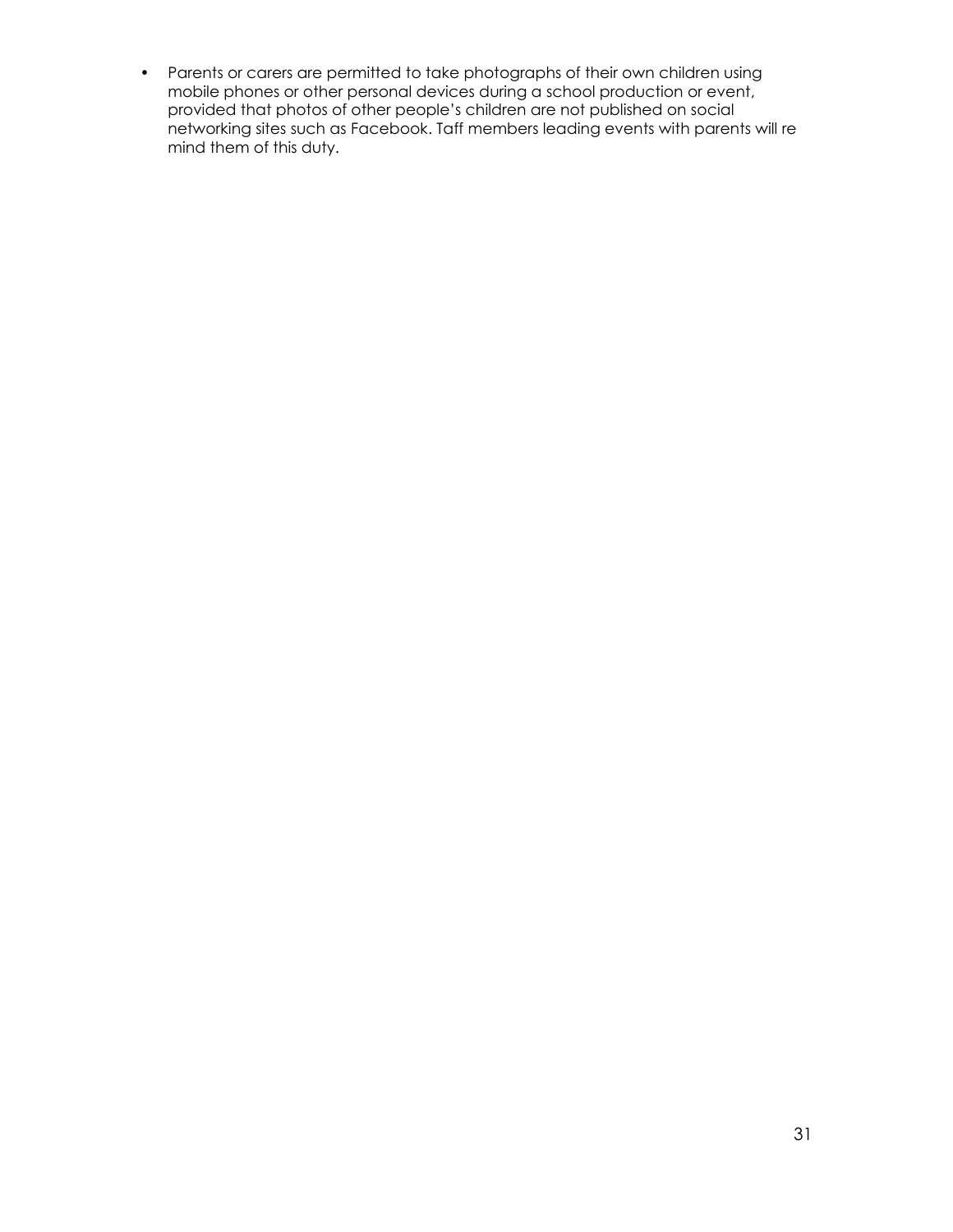## **APPENDIX 7: Safeguarding pupils who are vulnerable to extremism and radicalisation**

Our school recognises the duties placed on us by the Counter Terrorism Bill (July 2015) to prevent our pupils being drawn into terrorism.

These include:

- Assessing the risk of pupils being drawn into terrorism (see Appendix 7)
- Working in partnership with relevant agencies under the Safeguarding Children Partnership procedures
- Appropriate staff training
- Appropriate online filtering

Our school is committed to actively promoting the fundamental British values of democracy, the rule of law, individual liberty and mutual respect and tolerance of those with different faiths and beliefs; the pupils are encouraged to develop and demonstrate skills and attitudes that will allow them to participate fully in and contribute positively to life in modern Britain.

There is a current threat from terrorism in the UK and this can include the exploitation of vulnerable young people, aiming to involve them in terrorism or to be active in supporting terrorism.

Our school seeks to protect children and young people against the messages of all violent extremism including but not restricted to those linked to Islamic Ideology, Far Right / Neo Nazi / White Supremacist ideology etc. Concerns should be referred to the Designated Safeguarding Lead who has local contact details for Prevent and Channel referrals. They will also consider whether circumstances require Police to be contacted.

## **APPENDIX 8: Radicalisation and Extremism Risk Assessment** Blaby Stokes CE Primary School.

|                                                                                             | Yes/No       | Evidence |
|---------------------------------------------------------------------------------------------|--------------|----------|
| Does the school have a policy?                                                              | $\checkmark$ |          |
| Does the school work with outside agencies on<br>radicalisation and extremism e.g. Channel? | ٧            |          |
| Have staff received appropriate training?                                                   | ٧            |          |
| Has the school got a trained Prevent lead?                                                  | Υ            |          |
| Do staff know who to discuss concerns with? (Single<br>point of contact -SPOC)              | Υ            |          |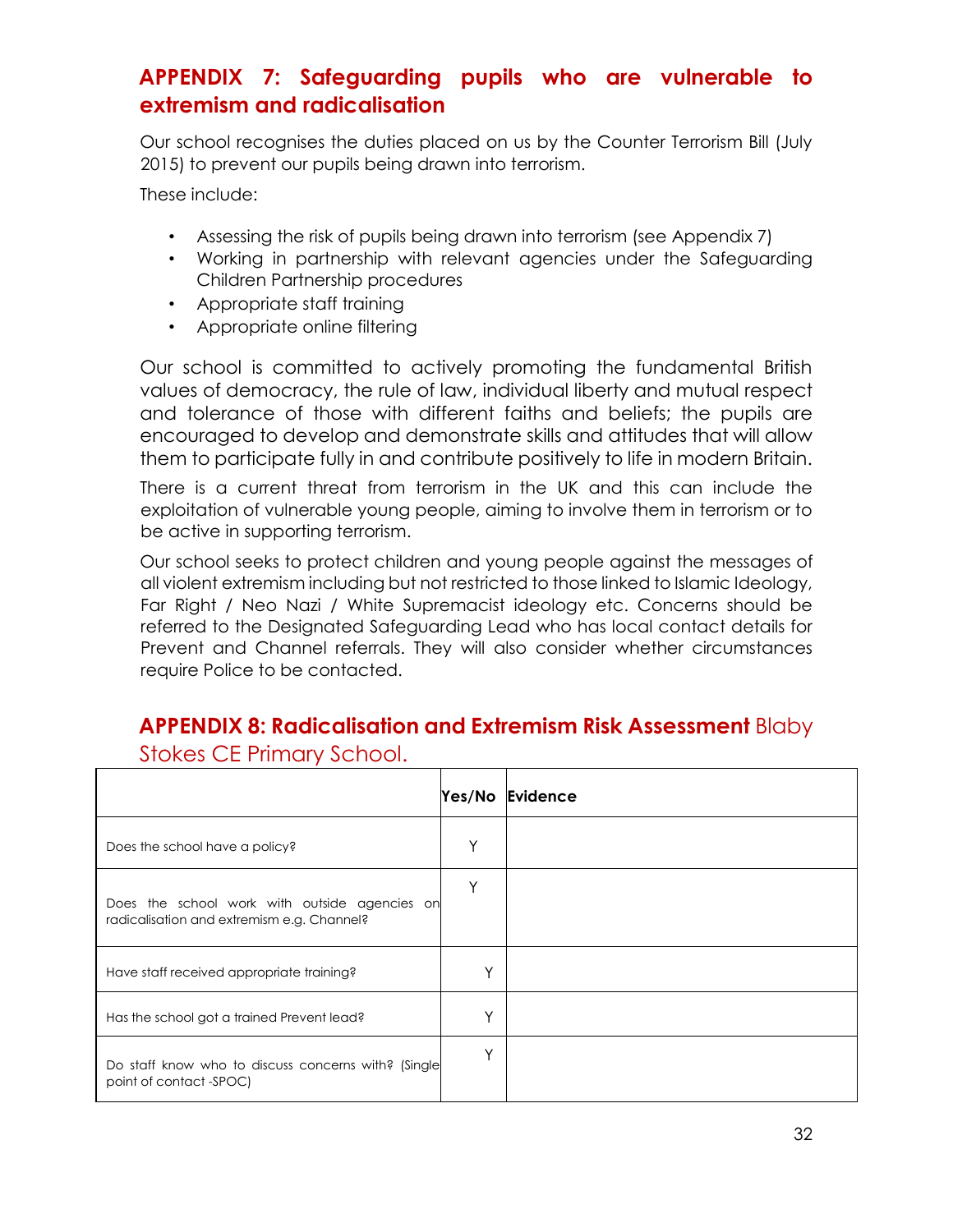|                                                                                                                                                                                                                                                                                                    | Is suitable filtering of the internet in place? | Y           |  |
|----------------------------------------------------------------------------------------------------------------------------------------------------------------------------------------------------------------------------------------------------------------------------------------------------|-------------------------------------------------|-------------|--|
| Do children know who to talk to about their concerns?                                                                                                                                                                                                                                              |                                                 |             |  |
| Are there opportunities for children to learn about<br>radicalisation and extremism?                                                                                                                                                                                                               |                                                 |             |  |
| Have any cases been reported?                                                                                                                                                                                                                                                                      |                                                 |             |  |
| Are individual pupils risk assessed?                                                                                                                                                                                                                                                               |                                                 |             |  |
| Usual external factors<br>What factors make the school community potentially<br>vulnerable to being radicalised?<br>(e.g. EDL local base, extreme religious views<br>locally,<br>tensions<br>between<br>promoted<br>local<br>communities, promotion of radical websites by some<br>pupils/parents) |                                                 |             |  |
| Comment on the school's community, locality and relevant history on school copy                                                                                                                                                                                                                    |                                                 |             |  |
| <b>Risk</b><br>evaluation                                                                                                                                                                                                                                                                          | Low<br>Medium<br>High                           | Way Forward |  |

Date completed…………………………… Signed…………………………………………

**An up to date completed risk assessment is kept in the safeguarding file by the Designated Safeguarding Lead** 

# **APPENDIX 9: Female Genital Mutilation**

Section 5B of the Female Genital Mutilation Act 2003 and section 74 of the Serious Crime Act 2015 placed a mandatory duty on teachers along with social workers and healthcare professionals to report to the police where they discover that FGM appears to have been carried out on a girl under 18. The school's response will take into account the government guidance, "Multi-agency statutory guidance on female genital mutilation" April 2016. Staff will also follow the established safeguarding procedure by reporting any such concerns to the Designated Safeguarding Lead and a report must also be made to the Police.

There will be a considered safeguarding response towards any girl who is identified as being at risk of FGM (eg there is a known history of practising FGM in her family, community or country of origin) which may include sensitive conversations with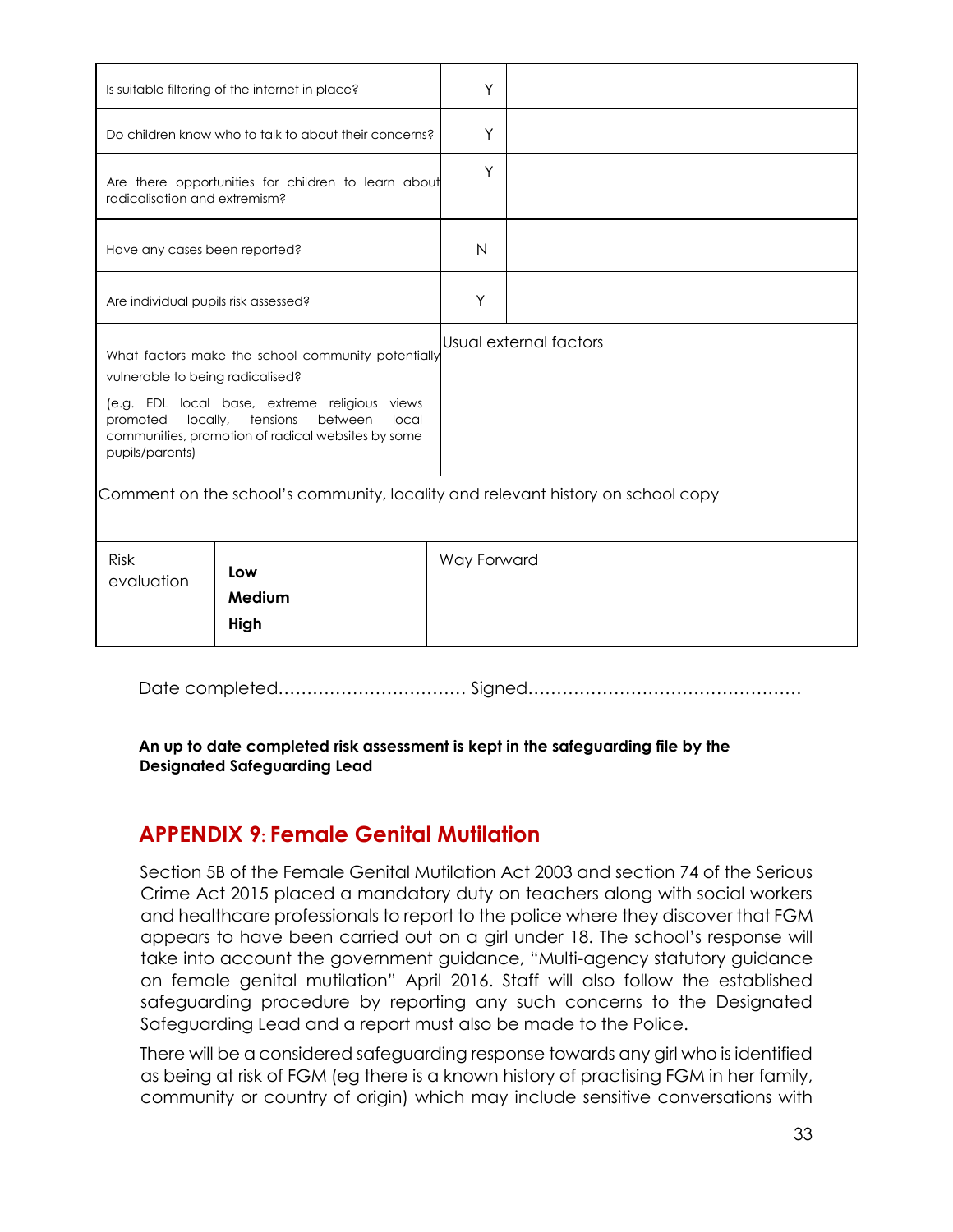the girl and her family, sharing information with professionals from other agencies and/or making a referral to Children's Social Care. If the risk of harm is imminent there are a number of emergency measures that can be taken including police protection, an FGM protection order and an Emergency Protection Order.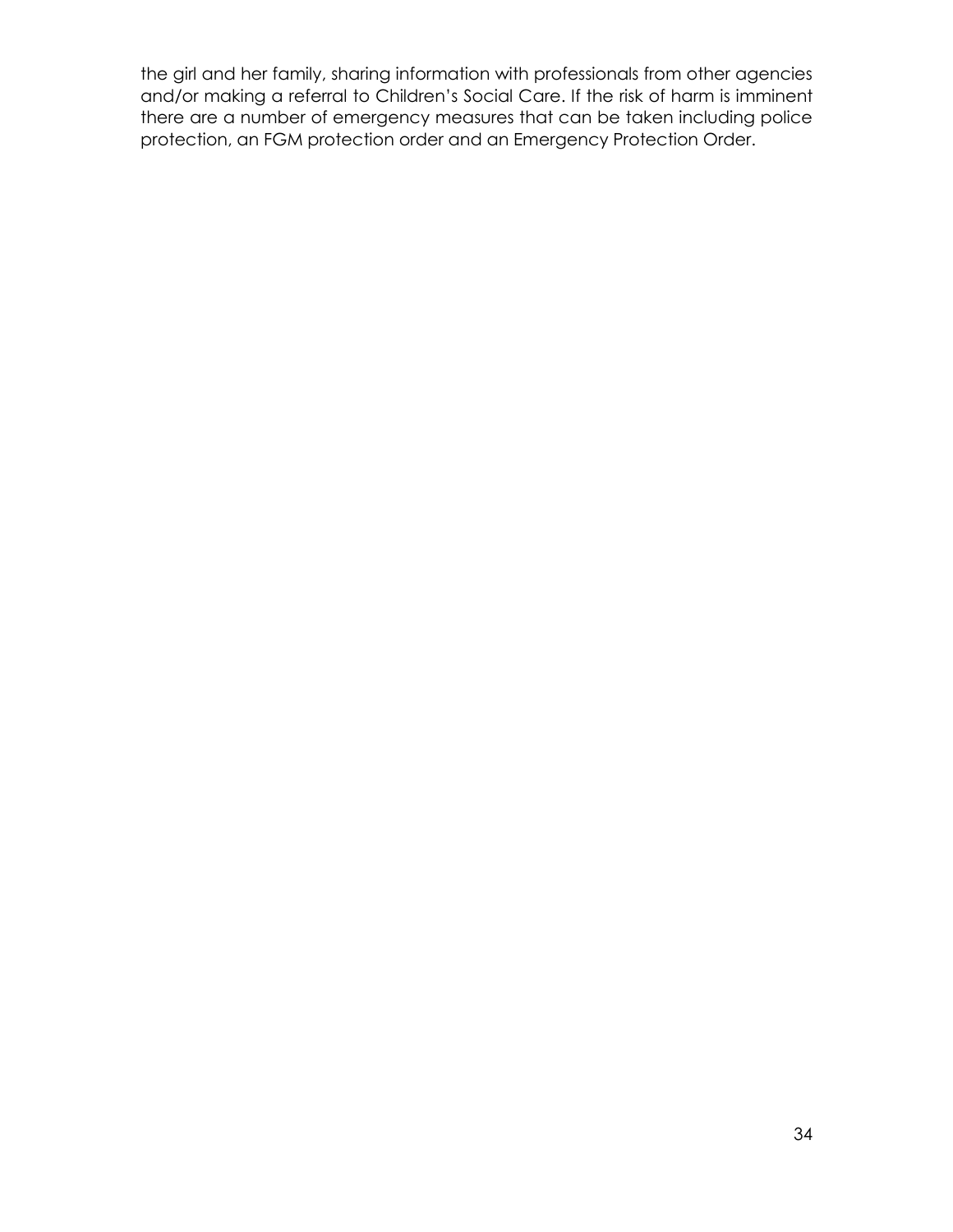## **APPENDIX 10: Indicators of abuse and neglect**

Abuse, neglect and safeguarding issues are rarely standalone events that can be covered by one definition or label. In most cases, multiple issues will overlap with one another.

**Physical abuse:** a form of abuse which may involve hitting, shaking, throwing, poisoning, burning or scalding, drowning, suffocating or otherwise causing physical harm to a child. Physical harm may also be caused when a parent or carer fabricates the symptoms of, or deliberately induces, illness in a child.

**Emotional abuse:** the persistent emotional maltreatment of a child such as to cause severe and adverse effects on the child's emotional development. It may involve conveying to a child that they are worthless or unloved, inadequate, or valued only insofar as they meet the needs of another person. It may include not giving the child opportunities to express their views, deliberately silencing them or 'making fun' of what they say or how they communicate. It may feature age or developmentally inappropriate expectations being imposed on children. These may include interactions that are beyond a child's developmental capability as well as overprotection and limitation of exploration and learning, or preventing the child from participating in normal social interaction. It may involve seeing or hearing the ill-treatment of another. It may involve serious bullying (including cyberbullying), causing children frequently to feel frightened or in danger, or the exploitation or corruption of children. Some level of emotional abuse is involved in all types of maltreatment of a child, although it may occur alone.

**Sexual abuse:** involves forcing or enticing a child or young person to take part in sexual activities, not necessarily involving a high level of violence, whether or not the child is aware of what is happening. The activities may involve physical contact, including assault by penetration (for example rape or oral sex) or nonpenetrative acts such as masturbation, kissing, rubbing and touching outside of clothing. They may also include non-contact activities, such as involving children in looking at, or in the production of, sexual images, watching sexual activities, encouraging children to behave in sexually inappropriate ways, or grooming a child in preparation for abuse. Sexual abuse can take place online, and technology can be used to facilitate offline abuse. Sexual abuse is not solely perpetrated by adult males. Women can also commit acts of sexual abuse, as can other children. The sexual abuse of children by other children is a specific safeguarding issue in education.

**Neglect:** the persistent failure to meet a child's basic physical and/or psychological needs, likely to result in the serious impairment of the child's health or development. Neglect may occur during pregnancy, for example, as a result of maternal substance abuse. Once a child is born, neglect may involve a parent or carer failing to: provide adequate food, clothing and shelter (including